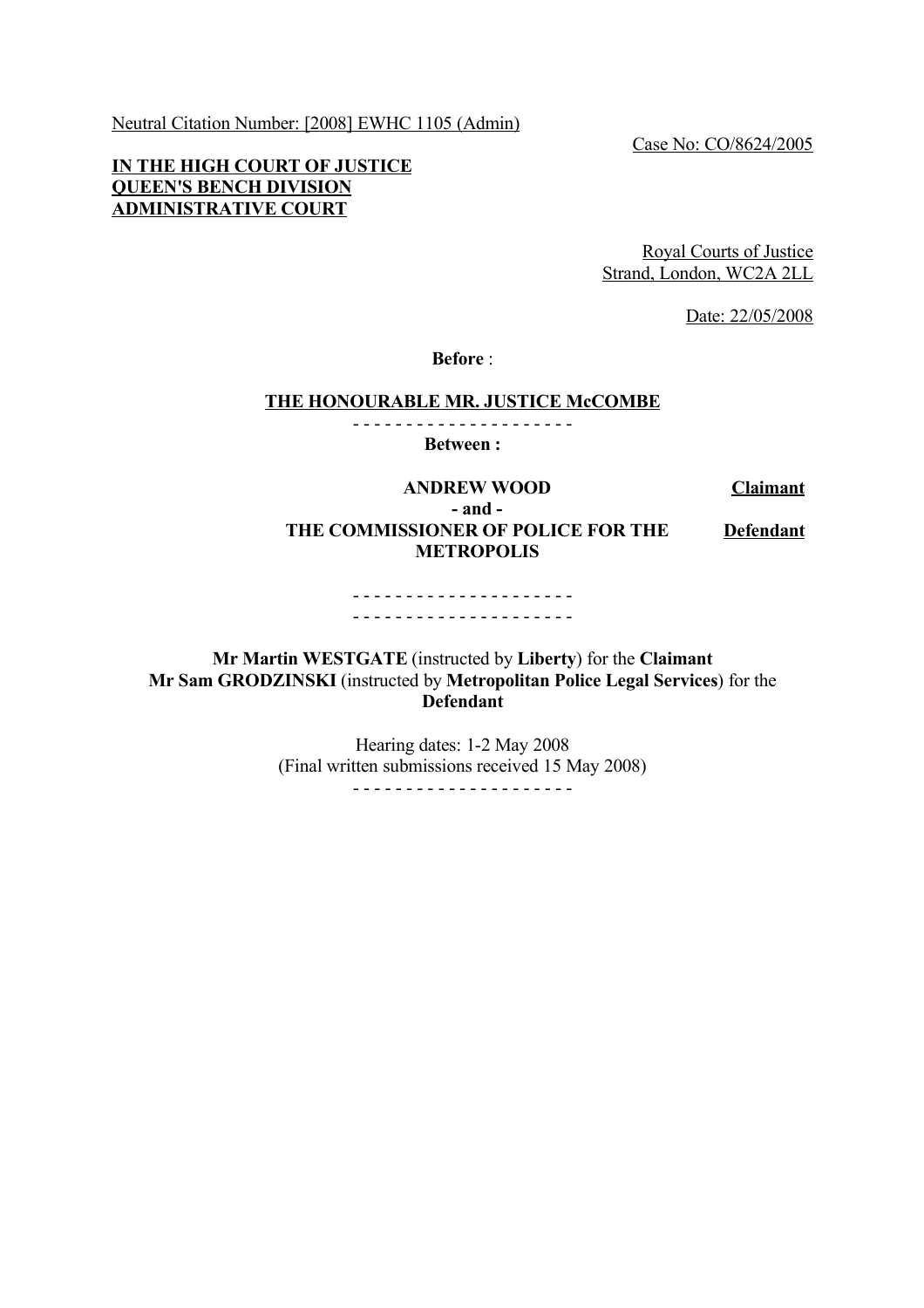## Judgment**The Honourable Mr. Justice McCombe:**

## **(A) The Claim**

1. This is an application for judicial review (brought with the permission of Lord Justice Sedley sitting in the Court of Appeal) of a decision by the Defendant's officers "to photograph the Claimant and to try to obtain details of his identity at the Reed Elsevier PLC Annual General Meeting on 27 April 2005". The Claimant applies first, for a declaration that the Defendant acted in breach of the Claimant's rights under the European Convention on Human Rights by taking the photographs and seeking to establish his identity, secondly, an order requiring destruction of any photographs or photographic records that it holds of the Claimant as taken on the date in question and, thirdly, a declaration that the current practice of the Metropolitan Police in pursuing overt photographic surveillance of those engaged in political protests or demonstrations is unlawful as tending to infringe the rights of subjects under Articles 8, 10, 11 and 14 of the European Convention on Human Rights. The Claimant also claims damages.

## **(B) The Facts**

- 2. There are some disputed issues of fact in the case but those are not of such significance as to impair the Court's task in deciding the important points. It is agreed by the parties that authority dictates that, in judicial review cases, where differences of fact arise the Defendant's account should be used by the court. I set out here those facts material to the matter.
- 3. At the relevant time the Claimant was a media co-ordinator employed by an unincorporated association known as Campaign against Arms Trade ("CAAT"). CAAT's name clearly indicates its objects. The Claimant had and has no criminal convictions and has never been arrested as a result of any campaigning activities or otherwise.
- 4. Reed Elsevier PLC ("Reed") was the parent company of Spearhead Exhibitions Limited ("Spearhead") which is concerned in the organisation of trade fairs for various industries, including the arms industry. One of the events with which it has been concerned is an exhibition held every other year in London called Defence Systems and Equipment International ("DSEi"). Because of the association with Spearhead, Reed's offices in this country had been subjected to demonstrations, some involving criminal damage. Other damage had been caused to Reed's premises in the Netherlands.
- 5. Prior to Reed's Annual General Meeting on 27 April 2005 (due to take place at an hotel in Grosvenor Square in London) the police were contacted by a member of Spearhead staff explaining that the company had recently noted the purchase of single shares entitling the new holders to attend the forthcoming AGM. Some five or six share transactions were said to have involved members of CAAT. One individual known to hold a proxy for a shareholder was a woman, called in this case "EA", a member of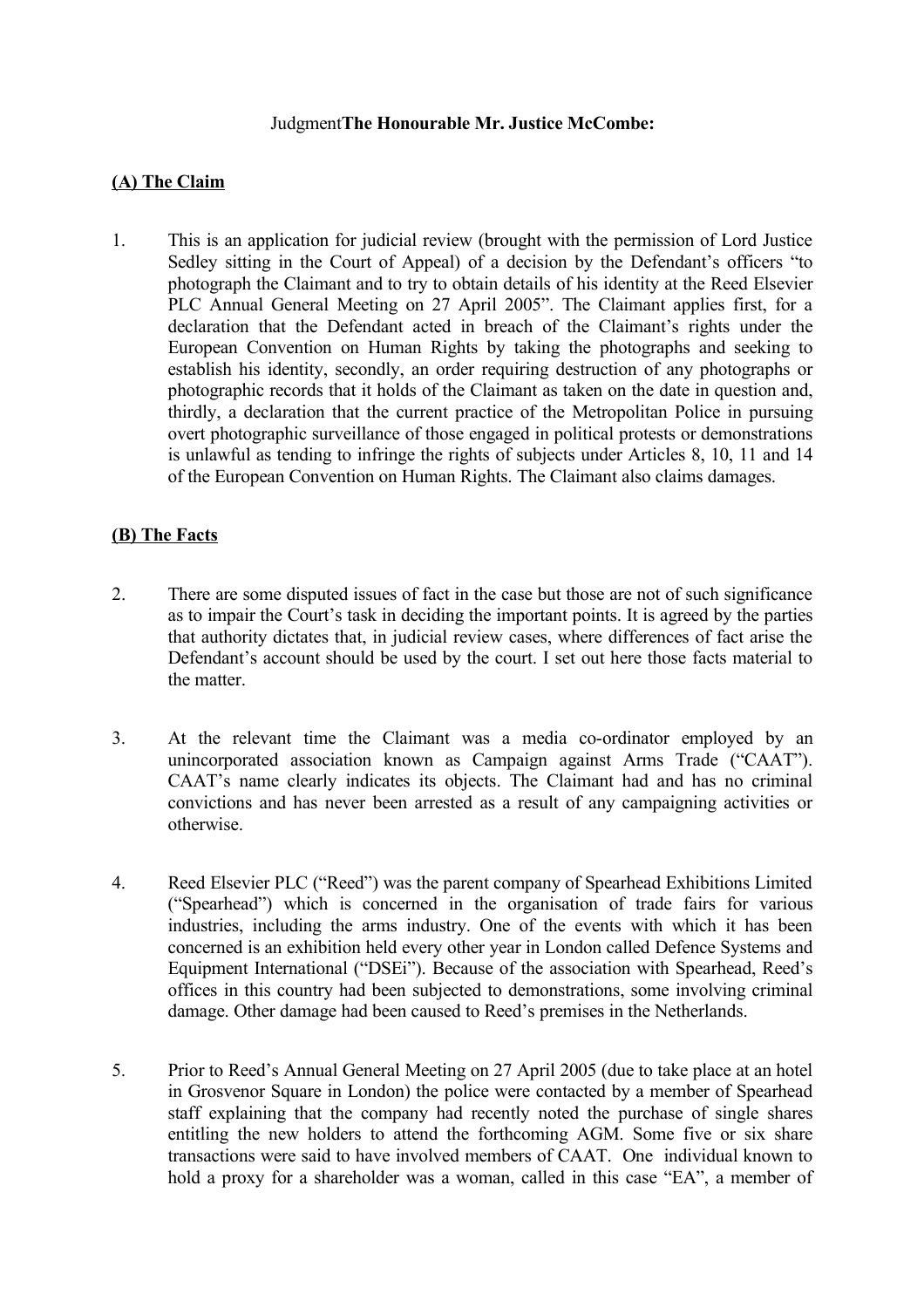CAAT until 2003, who had a history of unlawful activity against organisations involved in the defence industry and had been convicted of a number of offences in that context.

- 6. The Defendant took the view that there was a real possibility of demonstration at the AGM and that unlawful activity might occur. He (or his senior officers) therefore decided to deploy a number of officers around the hotel where the meeting was to be held. One inspector, three sergeants and 21 constables were so allocated. In addition, two "Forward Intelligence Teams" ("FITs") of three and two officers respectively and an "Evidence Gathering ("EG") Team" of three officers and a civilian photographer were engaged. These officers were in uniform and the photographer, although a civilian, wore a uniform identifying him as engaged with the police.
- 7. The EG team gathers intelligence by taking photographs and making notes of significant events which may be thought to be of potential evidential value; the FIT teams are used to monitor people's movements at events of the kind in question to assist in the efficient deployment of resources.
- 8. Before the meeting a CAAT member ("KB") approached the officer in charge and asked to hand out leaflets at the hotel entrance to those attending the AGM. The officer agreed to this on the understanding that no obstruction would be caused and KB would be acting alone. KB did carry on her leafleting activity without problems arising.
- 9. The Claimant attended the AGM having previously bought a share in Reed. He attended with about six other CAAT members, but entered the meeting with only one other. He states that his purpose was to learn more about Reed's involvement with Spearhead and to ask appropriate questions.
- 10. At the meeting two people, EA (already mentioned) and one RH, were ejected by private security staff, apparently after chanting slogans. There is no suggestion that the Claimant was in any way involved in this activity. His participation appears to have been confined to asking one unobjectionable question. There appears to have been no other disturbance at the meeting.
- 11. The Claimant left the meeting as soon as formal business was over, without staying for the social reception held thereafter for which other shareholders did stay. He left the hotel in the company of another CAAT employee, a Mr. Ian Prichard. They spoke to KB and, while they were doing so, a man (whom the Claimant believed to be a police officer, but who was in fact the civilian photographer already mentioned) got out of a police vehicle and began to take photographs. There is a dispute as to how many photographs were taken but the Claimant's evidence is that the photographer was working continuously for some time and approached to within two metres of the Claimant and Mr. Prichard. The photographer says that he customarily tries to keep a safe distance from subjects in order not to invade their "personal space" and for his own safety and the safety of his equipment. In evidence, seven images have been produced of which only two show the Claimant clearly.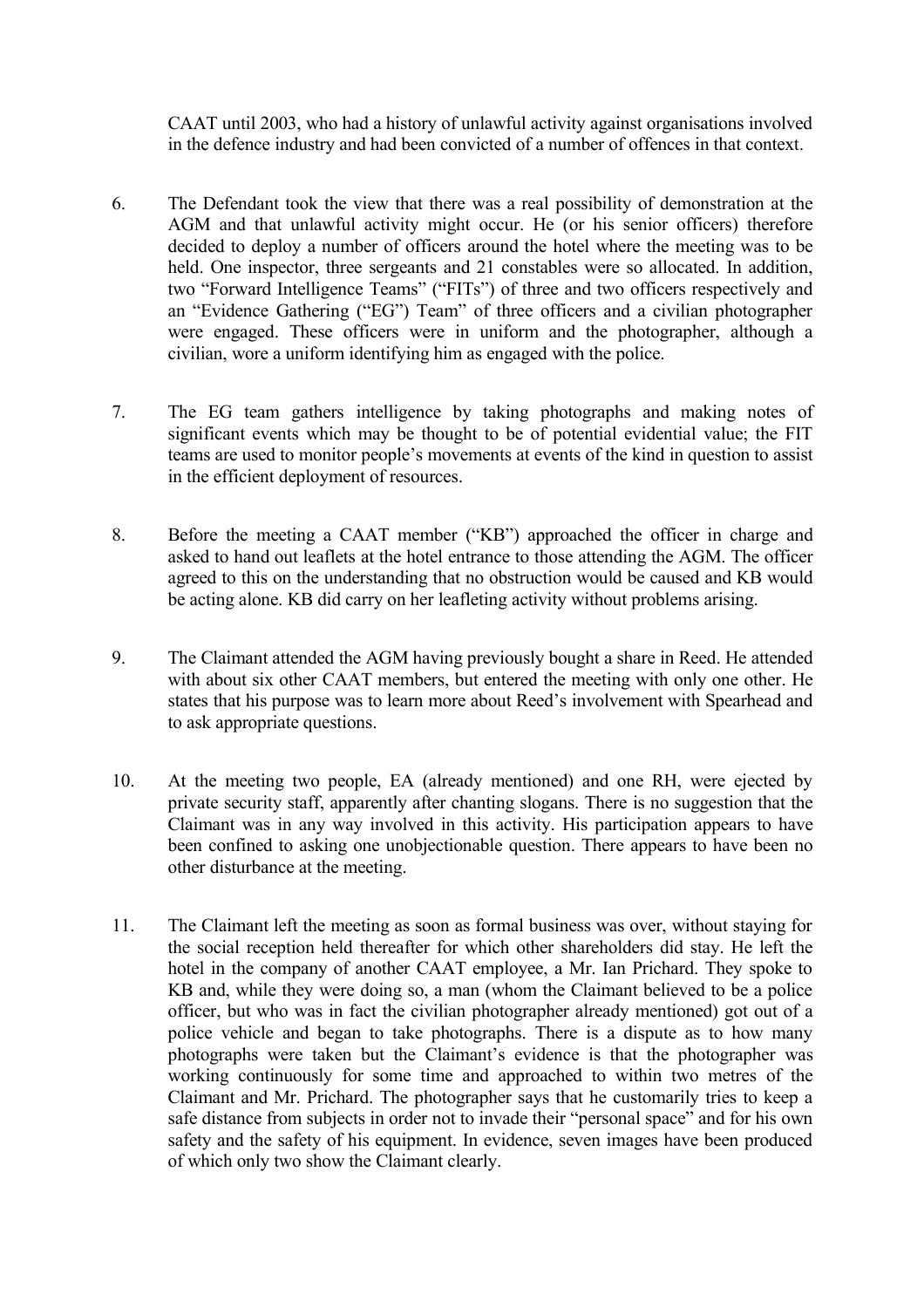- 12. The Claimant complains that he was not told the reason why the photographs were being taken. On the other hand, it appears that he did not ask the officers for the reason either.
- 13. The Defendant's evidence is that, after eviction from the meeting, EA joined KB outside the hotel. It is stated that the Claimant and Mr. Prichard stopped to speak to KB (as they accept) and that they were joined by EA. The Claimant says that he cannot recall EA joining the group. In his evidence, a sergeant from the EG team states that he decided that it was appropriate to photograph the Claimant and to try to establish his identity. His reasons for doing so were the sighting of the Claimant in a group with EA and the possibility that unlawful activity in the meeting, from which EA had been ejected, might later come to light. Other officers also give evidence of having seen the Claimant with EA at this time.
- 14. The Claimant and Mr. Prichard walked away from the hotel towards an Underground railway station. They were followed by officers from the EG team. The Claimant says that a police vehicle pulled up near to him and Mr. Prichard and about four officers came and stood near to them. The Claimant was asked for his identity, as was Mr. Prichard. Mr. Prichard identified himself, but the Claimant asked whether he was obliged to do so and, on being told he was not, declined to answer. They both refused to answer questions about the AGM. They were told that they were free to leave the scene and that they were not being detained, although two officers then followed them to the station, trying at one stage to get the assistance of railway staff to obtain the Claimant's identity from the Claimant's travel document. The Defendant's evidence is that the two men were followed in order to see whether they were truly leaving the area or whether they might return to the venue of the AGM or become involved with a different demonstration which was thought by the police to be occurring in St. James's Square. There is no evidence to suggest that the exchanges between the police on the one hand and the Claimant and Mr. Prichard on the other hand were other than polite on each side.
- 15. The Defendant has adduced detailed evidence as to retention of photographs taken in such circumstances as these. It appears that they are retained subject to strict controls. Usually they are kept only for use by officers of the Public Order branch of the force. Copies are not permitted to be taken outside the offices of that branch. The one exception to this is that at future public events where there is a potential need to identify persons involved in unlawful activity, who may have participated in similar events previously, a sheet of relevant images may be given to a limited number of EG and/or FIT team members. However, the images do not identify the names of those depicted, each image merely being allocated a code. The sheets are returned after the event and are then destroyed.
- 16. It seems that, in this case, the police did subsequently find out the Claimant's identity. They apparently found from company records the names of the new shareholders in Reed. They were able to ascertain the identities of all others, apart from the Claimant, and by process of elimination worked out that the person photographed in the company of Mr. Prichard and others was the Claimant.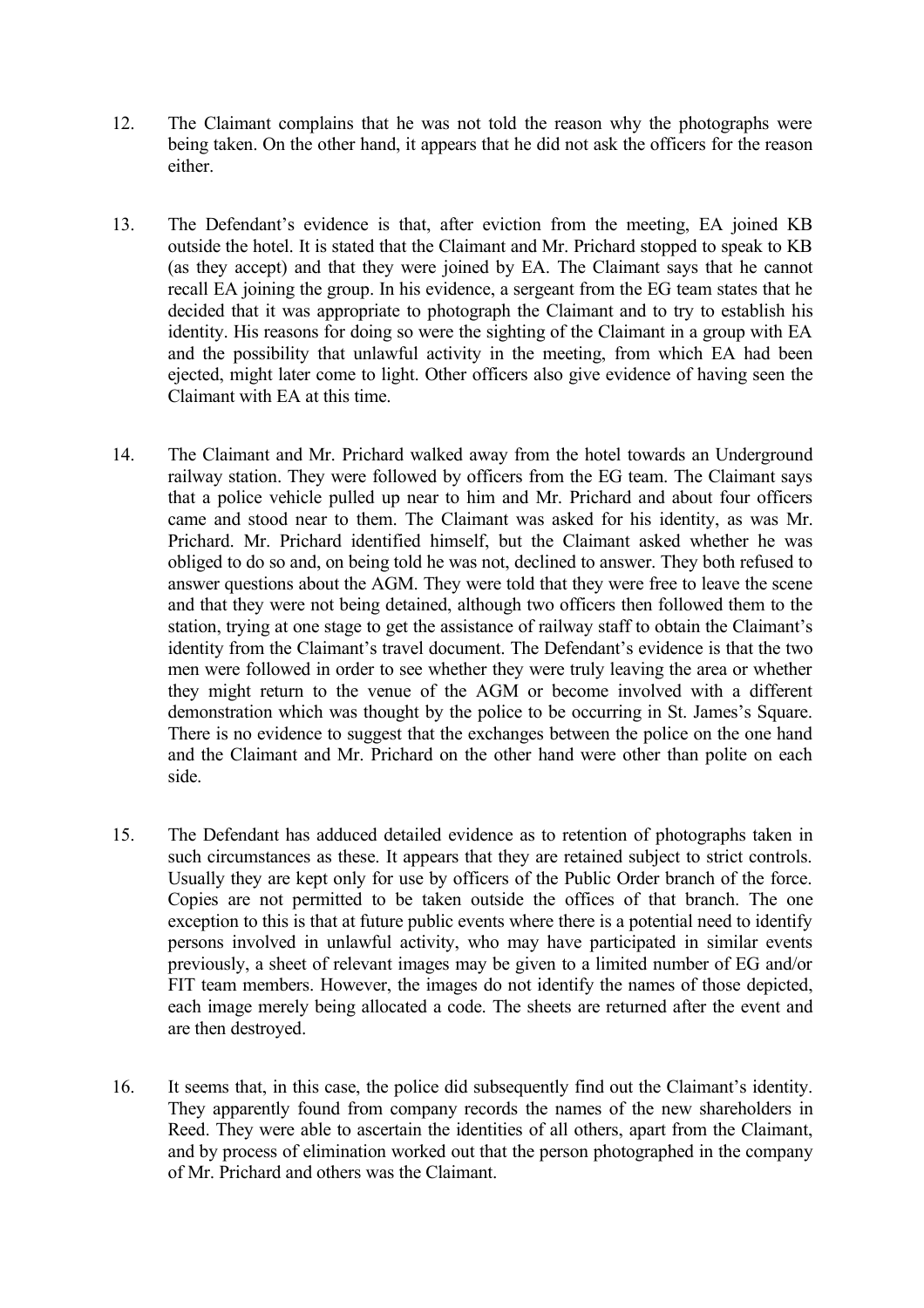- 17. The perceived need for photographs generally in the present case appears to have been because of police fears of unlawful activity at the DSEi event to be held in September 2005, after the disturbances at Reed's premises in this country and in the Netherlands, and the association on this occasion of the Claimant and others with EA who had previous convictions for unlawful activities in related manifestations. The Defendant says that, but for the proceedings in this court, the retained photographs of the Claimant would have been destroyed shortly after the September 2005 event. It is said that such photographs are not accessible for general intelligence purposes but are used only if a civil claim is made against the police in relation to the recorded events or if a specific offence has come to light and it is believed that the images may provide material evidence in relation to that offence.
- 18. The Claimant says that he felt scared and intimidated by the events in issue. He also says that the incident was "extremely upsetting" and that he "felt shaken and frightened as a result". He says that he feels very uncomfortable that information may be kept about him indefinitely and may be used without his consent or knowledge. The Defendant, through Counsel, accepts that the Claimant may have felt "unsettled" by what occurred. However, the Claimant relies on his unchallenged evidence to the effect that I have just outlined, asserting that the incident was more than just "unsettling" so far as he was concerned.

## **(C) The Issues**

- 19. On those facts the following issues now arise:
	- i) Whether the *taking* of the photographs of the Claimant constituted an interference with his rights under Article 8(1) of the ECHR;
	- ii) Whether the *retention* and potential use of the photographs constituted such an interference;
	- iii) If there was such an interference in either case, whether it was justified and, in particular, whether it was (a) in accordance with the law and (b) proportionate;
	- iv) Whether there was interference with the Claimant's rights under Articles 10 and/or 11 of the ECHR and, if so, whether it was justified; and
	- v) Whether there was a breach of Article 14 of the ECHR and, if so, whether that was justified.
- 20. I shall take each of these issues in turn.

## **(D) Taking of the photographs and Article 8**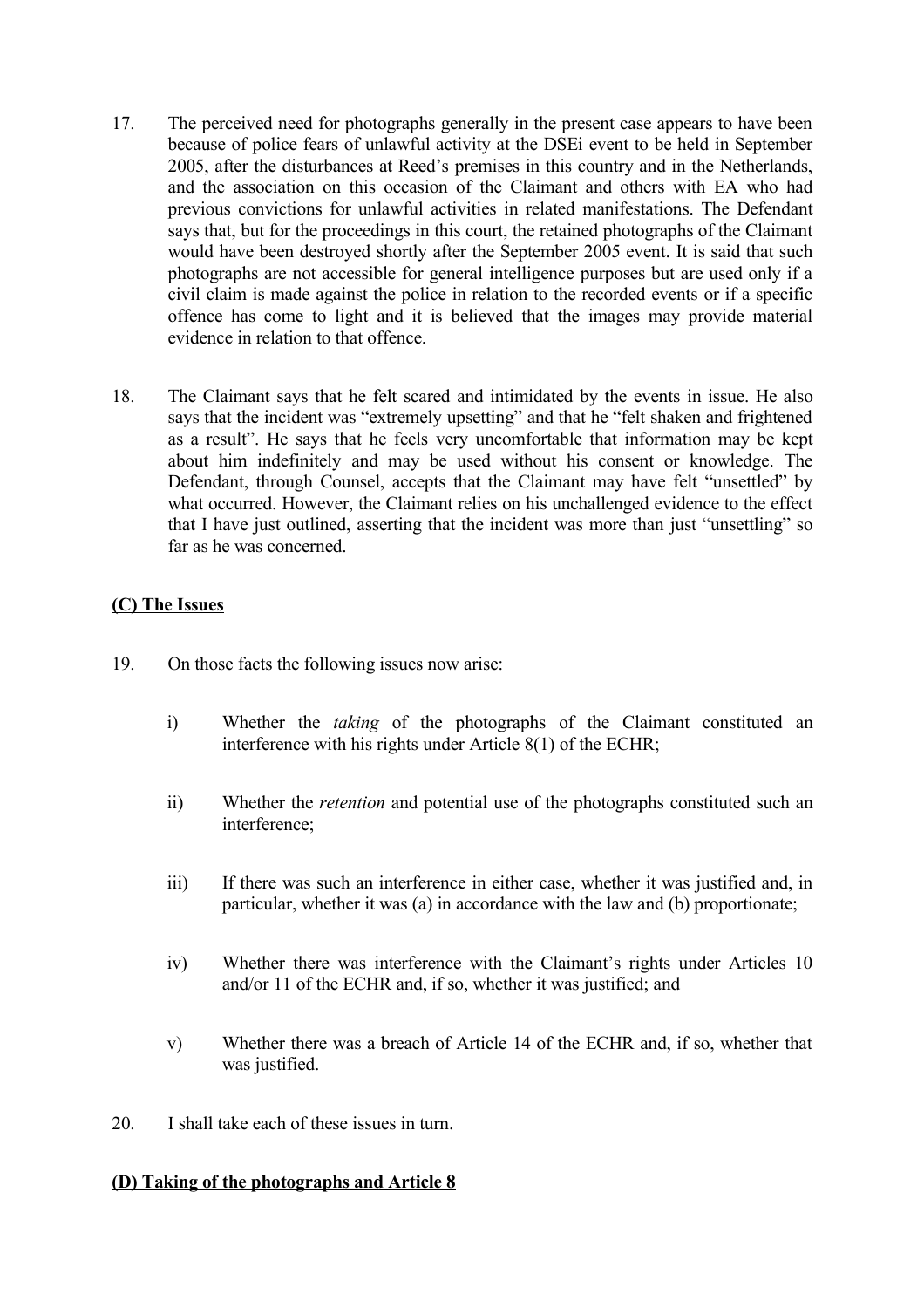21. Article 8 of the ECHR provides as follows:

"1. Everyone has the right to respect for his private and family life, his home and correspondence.

 2. There shall be no interference by a public authority with the exercise of this right except such as is in accordance with the law and is necessary in a democratic society in the interests of national security, public safety or the economic well-being of the country, for the prevention of disorder or crime, for the protection of health or morals, or for the protection of the rights and freedoms of others."

- 22. Mr. Grodzinski, appearing for the Defendant submits that there has been no relevant interference with the Claimant's rights under Article 8 (or any other Convention right), but that any interference that there might have been was at a very low level, was in pursuit of the legitimate aim of preventing crime, was in accordance with the law and proportionate.
- 23. In support of those submissions he wished to emphasise certain features of the facts of the case as the Defendant saw them:
	- a) The claimant was photographed on leaving the AGM, which he had attended not simply in a private capacity but as a media officer of CAAT. CAAT was conducting a legitimate but public campaign against Reed. In such circumstances, he submits, the Claimant could have no reasonable expectation of privacy;
	- b) The Claimant was not, it is argued, photographed randomly or arbitrarily but in the light of past offences against Reed and the association on this occasion with EA;
	- c) This was not an exercise in compiling any national database;
	- d) The photography was overt;
	- e) While it is accepted that the Claimant may have felt "unsettled", the protections afforded by Article 8 are not concerned to protect the oversensitive: see *Campbell v MGN Ltd.* [2004] AC 457, 483, per Lord Hope of Craighead;
	- f) The Claimant never bothered to try to find out why the photographs were being taken;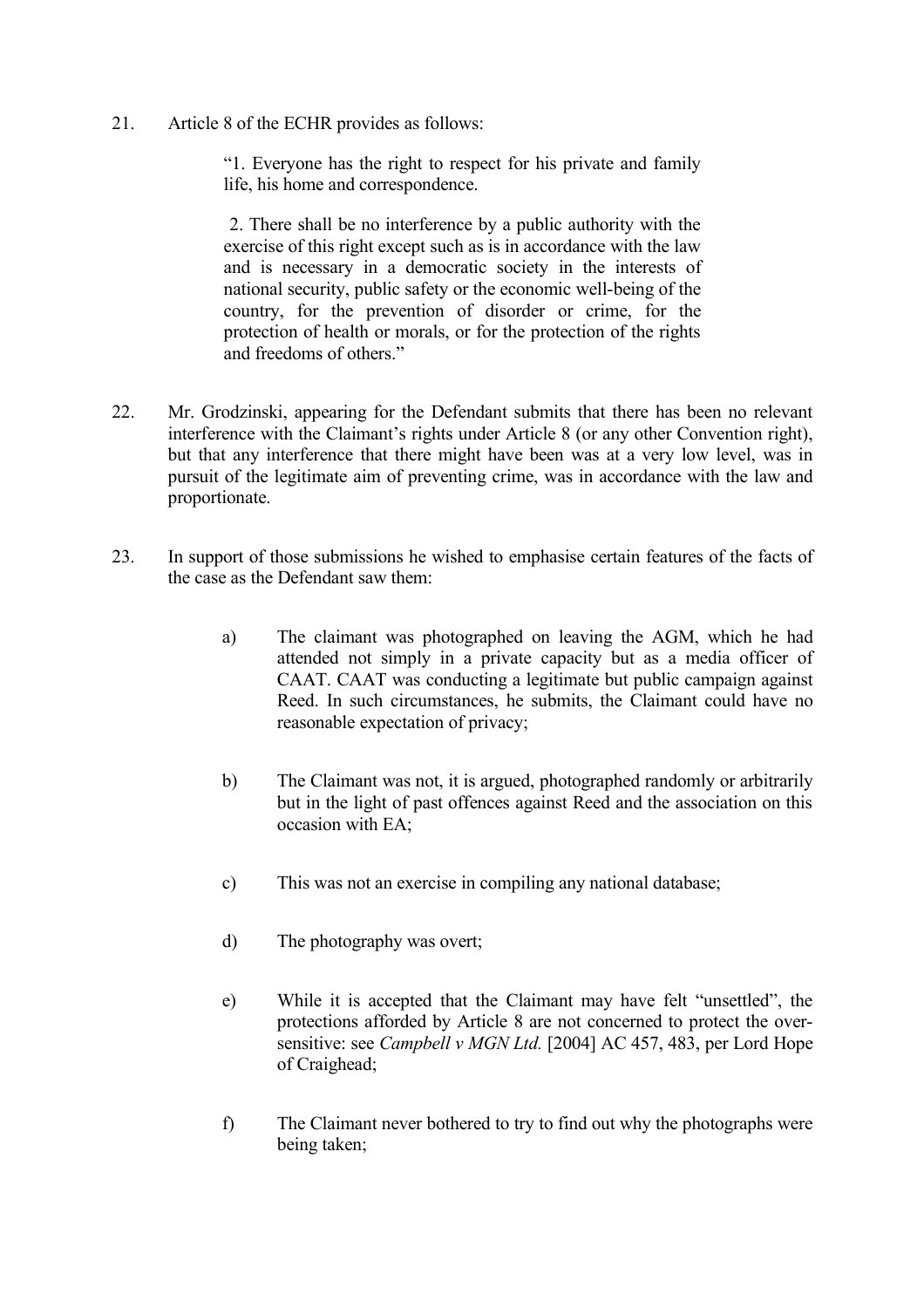- g) There was never any question of publication of the photographs and the retention of them was subject to rigorous internal controls;
- h) There was no compilation of a "file" or permanent record of the Claimant or his activities.
- 24. Mr. Westgate for the Claimant submits that the "touchstone" of the Article 8 right is the reasonable expectation of the individual concerned. At the present time, he submits, it is not expected that police officers will take "targeted" photographs of individuals at close range when going about their lawful activities and then retain them. It is impossible, he submits, to "compartmentalise" the taking of the photographs without regard to the circumstances in which they were taken, the purposes of their retention, whether, for example, it is intended thereby to identify the individual and whether there is proper and certain legal control over the photography as a whole. He submits that here the Claimant's identity *was* discovered and there was a degree of systematic gathering of information about CAAT activity and its members. He pointed also to evidence from the Claimant's solicitor of other occasions when members of CAAT have been similarly photographed.
- 25. In granting permission to apply for review in this case Lord Justice Sedley wrote:

"1. The ECtHR decision in *Von Hannover* reinforces the submission that deliberately photographing an individual, albeit in a public place, is a prima facie invasion of their right of privacy, especially where it is the state that does it…"

- 26. It strikes me that herein lies some of the difficulty in the present case. The majority of the recent high authorities, here and in Strasbourg, are concerned with Article 8 in the context of media intrusion and publication of material relating to celebrity figures with high public profiles. The principal authority in England and Wales is *Campbell*, a breach of confidence case between private persons with the added complication of balancing the media's right to freedom of expression under Article 10. There are few recent cases addressing intrusions on privacy by the state, but there are some and they are important. I shall return to them. It appears that the question of "intrusion or not", engaging Article 8, is, in modern jargon, "fact sensitive": see per Sir Anthony Clarke MR in *Murray v Big Pictures (UK) Limited* [2008] EWCA Civ 446 paragraph 41.
- 27. As I said in argument, it is perhaps intrusion by the state with which the draftsmen of the Convention would have been particularly concerned in 1949 and I felt throughout the case the importance that the courts should attach to vigilance in this area, while recognising the difficulties of police forces in democratic societies in protecting us all from criminal behaviour.
- 28. In argument, we touched upon the activities of the Staatssicherheitsdienst ("the Stasi") in the former, so-called German Democratic Republic in seeking to collect in jars vast quantities of "smells" of suspected persons (probably scientifically useless) and storing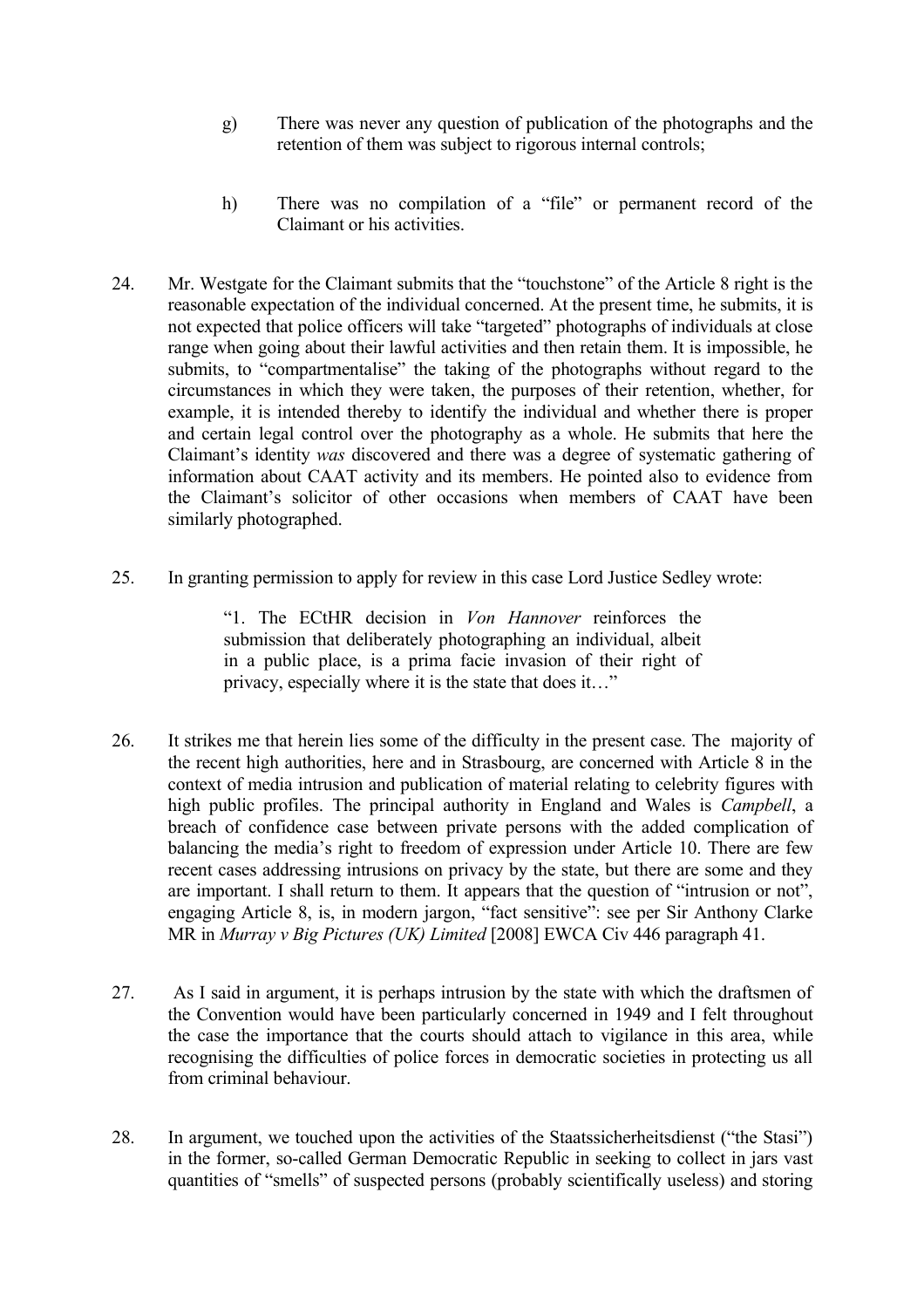them indefinitely. One would hope, for example, that such extreme intrusions would be protected under the ECHR. (Cf the retention of DNA samples, upon which there is authority, to which I shall return.[\)1](#page-7-0) The allegedly intrusive activity here is, of course, at a far lower level than that, but, in my judgment, it is the development of such state activity against which one has to vigilant. The recent cases on breach of confidence have not focussed directly on these things, but from them (and others) it is necessary to extract the relevant principles. It is also important to bear in mind that, as a matter of our law, I am obliged to follow the decisions of the higher courts in this country, even if there is conflict between those decisions and decisions of the European Courts: see *Kay v Lambeth BC* [2006] 2 AC 465 and *Murray v Big Pictures (UK) Limited* [2007] EWHC 1908 Ch.; [2008] EWCA Civ 446 paragraph 20, per Sir Anthony Clarke MR.

- 29. It is important to remember that the Convention is concerned with the protection of fundamental rights and freedoms and that the courts have on many occasions stressed that, before an interference with such rights is established, a certain level of significance or seriousness: see *Gillan v Commr of Police for the Metropolis* [2006] 2 AC 307, 344F per Lord Bingham of Cornhill.
- 30. The taking of photographs in public places by the media has received substantial attention in the recent decisions of the courts. The starting point must be the decision of the House of Lords in *Campbell.* It will be recalled that this was the case where a wellknown fashion model was photographed in a public street, leaving a narcotic addiction therapy session. The House held that the test as to whether information was private was to ask whether a reasonable person of ordinary sensibilities, if placed in the same situation as the subject of disclosure, would find the disclosure offensive. Since the details of the claimant's therapy for drug addiction were akin to private and confidential information contained in medical records and required specific justification, it was held that the publication of that information went beyond disclosure necessary to add credibility to a legitimate story. Further, although the photographs were taken in a public place, the context in which they were used and linked to articles about her addiction added to the intrusion. The publication was in such circumstances an interference with Miss Campbell's rights under Article 8.
- 31. I think that Mr. Grodzinski was correct in his submission that, although the ultimate decision was by a majority, their Lordships and Baroness Hale of Richmond were essentially agreed on whether or not the mere taking of the photographs amounted to an interference with the claimant's rights under Article 8 and found that they did not. For example, Lord Hoffmann (who dissented in the result) said at paragraphs 73 and 74 of the speeches the following:

"In the present case the pictures were taken without Miss Campbell's consent. That in my opinion is not enough to amount

<span id="page-7-0"></span><sup>1</sup> Mr Grodzinski accepted that a campaign by a political party in government to obtain systematic photographic records of opposition party members (even if merely walking down a public street) could well be an intrusion. On the other hand, he was inclined to argue that similar photography by the police of persons known to be regular attenders at football matches where disturbances tended to take place might well fall on the other side of the line. I give these examples to illustrate the difficulty of assessing the intrusive quality of mere street photography.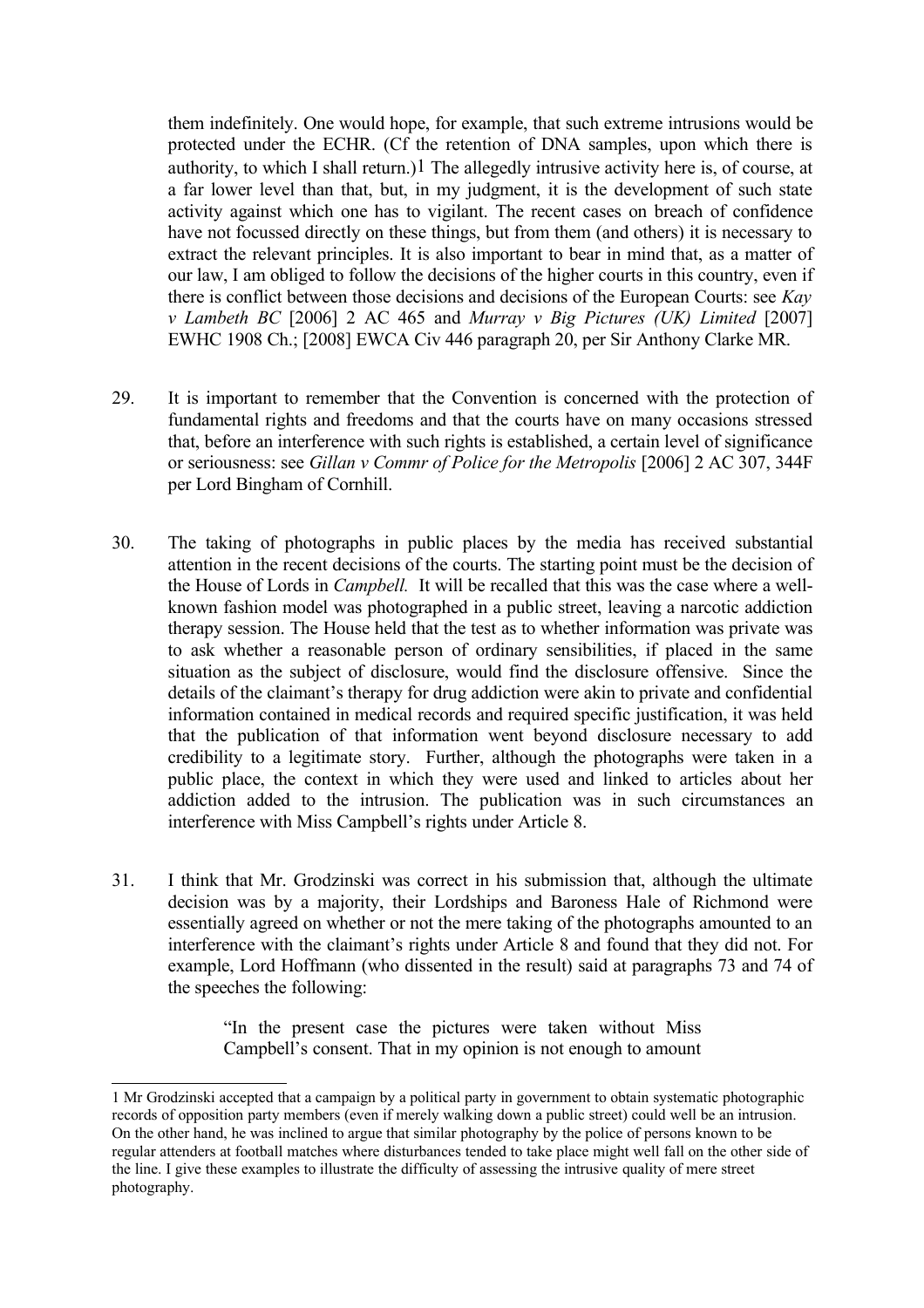to a wrongful invasion of privacy. The famous and even the not so famous who go out in public must accept that they may be photographed without their consent…But the fact that we cannot avoid being photographed does not mean that anyone who takes or obtains such photographs can publish them to the world at large…"

32. Lord Hope of Craighead said (at paragraph 122),

"The photographs were taken of Miss Campbell while she was in a public place, as she was in the street outside the premises where she had been receiving therapy. The taking of photographs in a public street must…be taken to be one of the incidents of living in a free community. The real issue is whether publicising the contents of the photographs would be offensive"

#### A little later he said,

"…the European Court has recognised that a person who walks down a street will inevitably be visible to any member of the public who is also present and, in the same way, to a security guard viewing the scene through closed circuit television: *PG and JH v UK* Reports of judgments and Decsions 2000-ix, p. 195, para. 57. But, as the court pointed out in the same paragraph, private life considerations may arise once any systematic or permanent record comes in to existence of such material from the public domain…"

33. Finally, Baroness Hale said (at paragraph 154),

"Publishing the photographs contributed both to the revelation and to the harm that it might do. By themselves, they are not objectionable. Unlike France and Quebec, in this country we do not recognise a right to one's own image: cf *Aubry v Editions Vice-Versa Inc* [1998] 1 SCR 591. We have not so far held that the mere fact of covert photography is sufficient to make the information contained in the photograph confidential. The activity photographed must be private. If this had been, and had been presented as, a picture of Naomi Campbell going about her business in a public street, there could have been no complaint. She makes a substantial part of her living out of being photographed looking stunning in designer clothing. Readers will obviously be interested to see how she looks if and when she pops out to the shops for a bottle of milk. There is nothing essentially private about that information nor can it be expected to damage her private life. It may not be a high order of freedom of speech but there is nothing to justify interfering with it."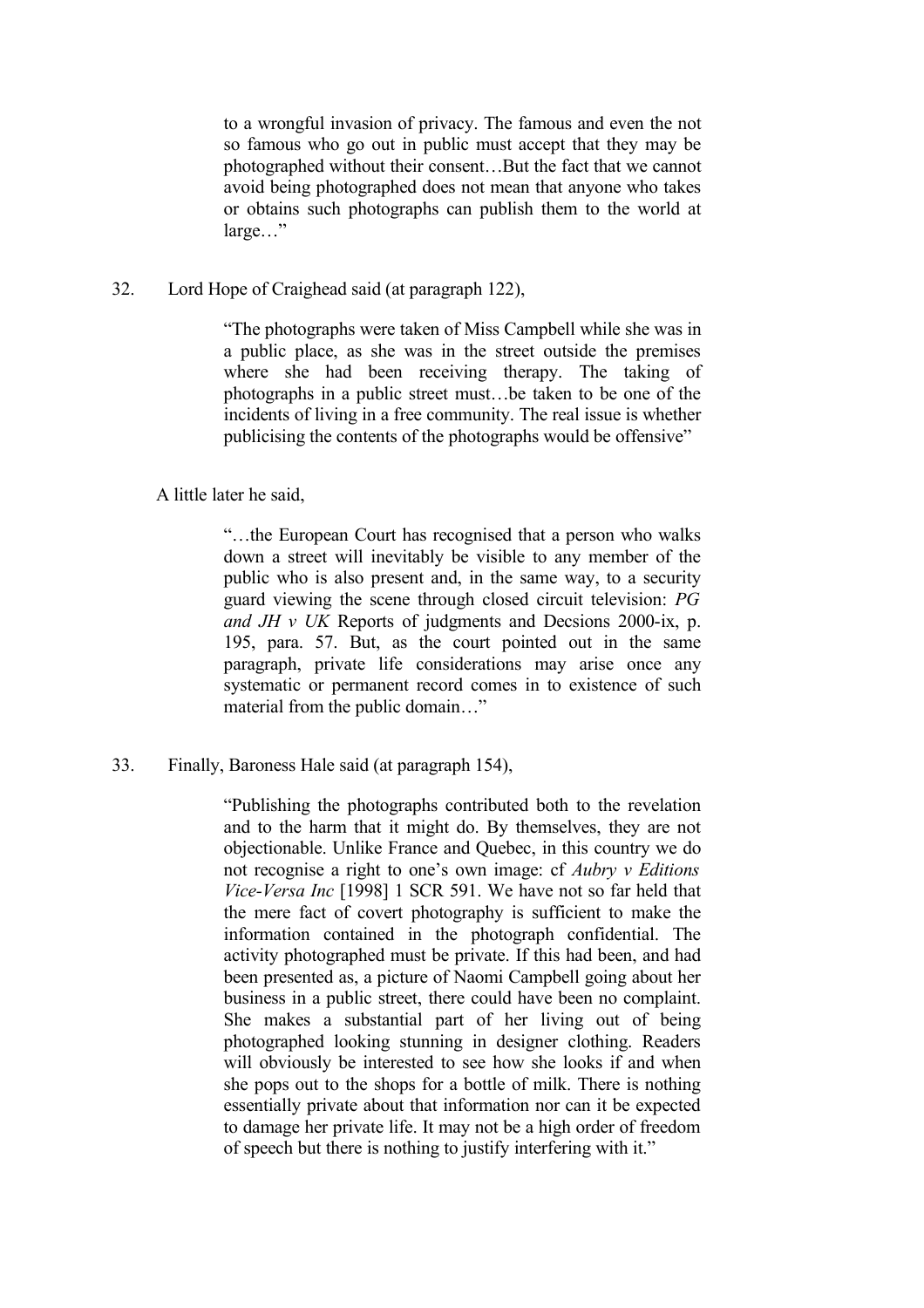- 34. It is, I think, clear that the House of Lords did not find that the mere taking of the photographs was objectionable but only the publication of them in all the circumstances of that case.
- 35. In the European Court matters have moved on in the Court's decision in *Von Hannover v Germany* (2005) 40 EHRR 1. It is a case requiring particular attention here, particularly because of Lord Justice Sedley's comment in granting permission to apply for judicial review in this case.
- 36. This case concerned the publication of photographs of Princess Caroline of Monaco engaged in various everyday activities such as horse riding, shopping, dining in a restaurant with a companion, on a skiing holiday, leaving her Paris home with her husband and tripping over an obstacle at a private beach club in Monaco. The court held that there had been an infringement of Article 8, even though the only photographs *not* taken when the Princess was in a public place were those, taken of her at long range, while she was at the private beach club.
- 37. The judgment in *Von Hannover* began with certain statements of principle. It is sufficient to quote paragraphs 50-53, 57 and 59.

"50. The Court reiterates that the concept of private life extends to aspects relating to personal identity, such as a person's name, or a person's picture.

Furthermore, private life, in the Court's view, includes a person's physical and psychological integrity; the guarantee afforded by Art.8 of the Convention is primarily intended to ensure the development, without outside interference, of the personality of each individual in his relations with other human beings. There is therefore a zone of interaction of a person with others, even in a public context, which may fall within the scope of "private life".

51. The Court has also indicated that, in certain circumstances, a person has a "legitimate expectation" of protection and respect for his or her private life. Accordingly, it has held in a case concerning the interception of telephone calls on business premises that the applicant "would have had a reasonable expectation of privacy for such calls".

52. As regards photos, with a view to defining the scope of the protection afforded by Art.8 against arbitrary interference by public authorities, the Commission had regard to whether the photographs related to private or public matters and whether the material thus obtained was envisaged for a limited use or was likely to be made available to the general public.

53. In the present case there is no doubt that the publication by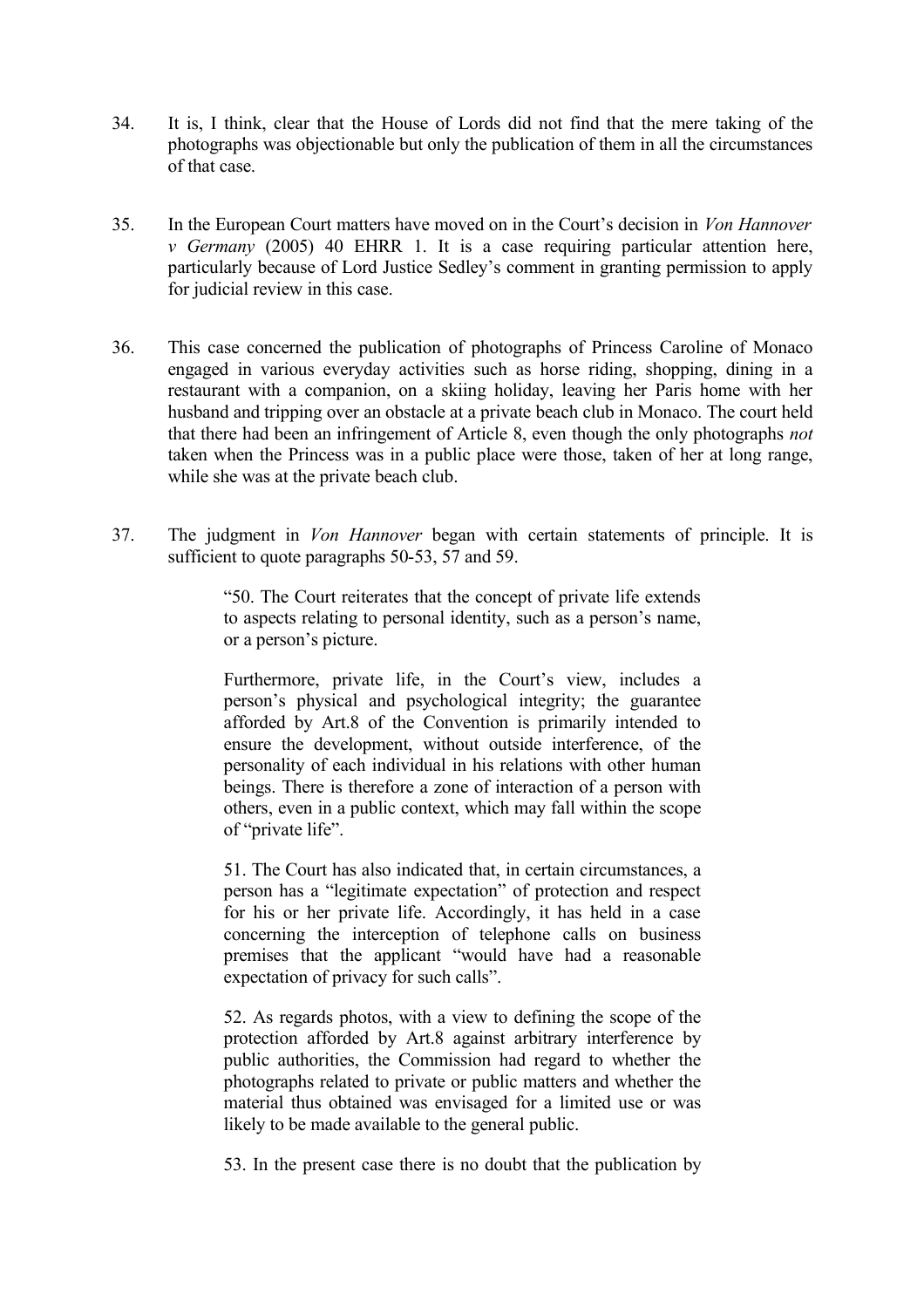various German magazines of photos of the applicant in her daily life either on her own or with other people falls within the scope of her private life. …"

"57. The Court reiterates that although the object of Art.8 is essentially that of protecting the individual against arbitrary interference by the public authorities, it does not merely compel the State to abstain from such interference: in addition to this primarily negative undertaking, there may be positive obligations inherent in an effective respect for private or family life. These obligations may involve the adoption of measures designed to secure respect for private life even in the sphere of the relations of individuals between themselves. That also applies to the protection of a person's picture against abuse by others.

The boundary between the State's positive and negative obligations under this provision does not lend itself to precise definition. The applicable principles are, nonetheless, similar. In both contexts regard must be had to the fair balance that has to be struck between the competing interests of the individual and of the community as a whole; and in both contexts the State enjoys a certain margin of appreciation. …"

"59. Although freedom of expression also extends to the publication of photos, this is an area in which the protection of the rights and reputation of others takes on particular importance. The present case does not concern the dissemination of "ideas", but of images containing very personal or even intimate "information" about an individual. Furthermore, photos appearing in the tabloid press are often taken in a climate of continual harassment that induces in the persons concerned a very strong sense of intrusion into their private life or even of persecution."

The court's conclusion in the case appears at paragraph 76 and 77 in the following terms:

"76. As the Court has stated above, it considers that the decisive factor in balancing the protection of private life against freedom of expression should lie in the contribution that the published photos and articles make to a debate of general interest. It is clear in the instant case that they made no such contribution since the applicant exercises no official function and the photos and articles related exclusively to details of her private life.

77. Furthermore, the Court considers that the public does not have a legitimate interest in knowing where the applicant is and how she behaves generally in her private life even if she appears in places that cannot always be described as secluded and despite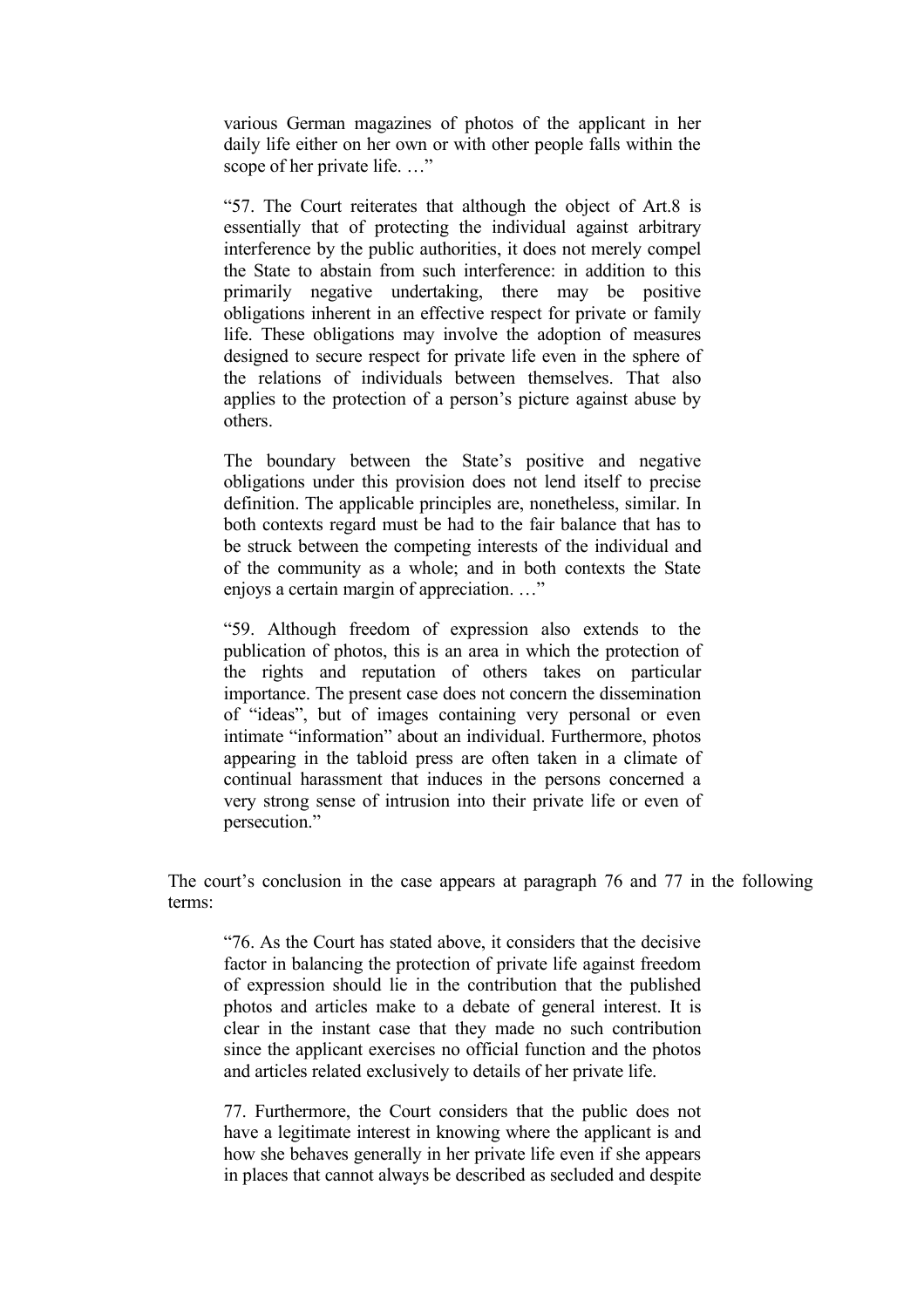#### the fact that she is well known to the public"

- 38. Since the decision in *Von Hannover* there have been two cases in this country in which that case has been considered: *McKennitt v Ash* [2007] 3 WLR 194 in the Court of Appeal and *Murray v Big Pictures (UK) Limited* (supra). In *McKennitt* Lord Justice Buxton said that there was little doubt that *Von Hannover* extends the reach of article 8 beyond what had previously been understood and that the English courts should now give "respectful attention" to that case: see paragraphs 37 and 40 of the judgments, at pp. 208-9. That case did not concern photographs but a book which was held in some parts to infringe the claimant's rights of confidence and her rights under Article 8. It seems, however, that certain parts of the book were regarded both by Mr Justice Eady at first instance and by the Court of Appeal as so trivial as not to warrant protection under either head, for example trivial information about a mundane shopping trip in Italy.
- 39. The *Murray* case involved the covert photographing of a well known author, her husband and young child while out in a public street in Edinburgh. The action was brought by the child, acting by his litigation friends. The Court of Appeal reversed a decision of the judge who had struck out the claim. The Court considered that the judge had placed insufficient emphasis on the "reasonable expectation" of privacy of the *child*, as expressed through the parents, as opposed to the position of the child's mother in her own right. This was, of course, another "publication" case and the particular interest of the court in the rights of a child, as opposed to the rights of a celebrity parent, meant that little emerges about the current problem involving street photography by the agencies of the state. The court re-stated the "reasonable expectation of privacy" principle and went on to say (at paragraph 36),

"As we see it, the question whether there is a reasonable expectation of privacy is a broad one, which takes into account all the circumstances of the case. They include the attributes of the claimant, the nature of the activity in which the claimant was engaged, the place at which it was happening, the nature of the purpose of the intrusion, the absence of consent and whether it was known or could be inferred, the effect on the claimant and the purposes for which the information came into the hands of the publisher".

All these features, apart from the last, require to be examined in the present case.

40. Amongst the English cases on Article 8(1), I would wish to refer finally to *Gillan* (supra). That case centred upon the DSEi event in September 2003. An authorisation had been made by the Assistant Commissioner of Police for the Metropolis under sections 44 and 45 of the Terrorism Act 2000 allowing police officers to stop and search members of the public at random for articles that could be used in connection with terrorism. The claimants, a student who was on his way to join a demonstration and a journalist, were stopped and searched by police officers pursuant to the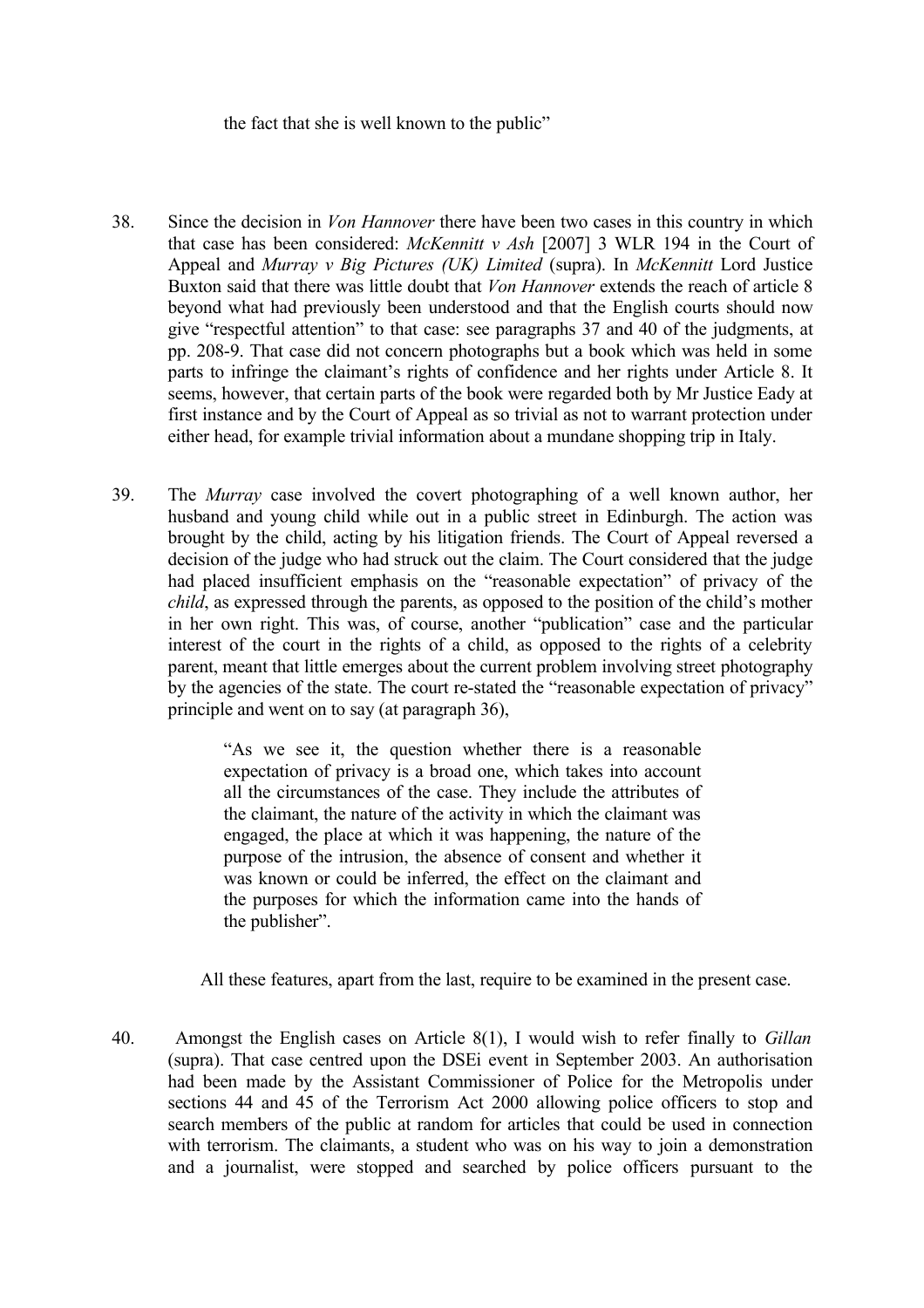authorisation. The claimants sought judicial review and challenged the police actions, among other reasons, as constituting a breach of article 8. Their claim was dismissed as were their appeals to the Court of Appeal and the House of Lords.

- 41. The defendants accepted that a search might amount in some circumstances to an interference with a person's rights under Article 8 but not that it would necessarily do so. The House held further that the search in that case was amply justified under Article 8(2).
- 42. Lord Bingham's speech recognised the long guarded constitutional principle that persons are entitled to go about their business without being the subject of search by the police in the absence of their being suspected of a crime, but he recognised that there are statutory exceptions: see paragraph 1 of the speeches, [2006] 2 AC 307 at 344.
- 43. It seems clear from these cases that the mere taking of a person's photograph in a public street may not generally interfere with that person's right of privacy under Article 8. More is usually required before that threshold is crossed, for example if there is the type of encyclopaedic press recording and subsequent publication of photographs of the comings and goings of a person, as there was of Princess Caroline in the *Von Hannover* case, or the taking and publication of photographs tending to expose medical confidences to the public gaze, as in the *Campbell* case. Further, the *Gillan* case indicates that not every intrusion even by police, if otherwise lawful, into the ordinary comings and goings of persons passing on the street will involve an interference with those persons' rights under Aticle 8. Many such cases will simply not involve intrusions sufficiently serious to bring them within the ambit of a convention designed to protect fundamental rights and freedoms[.2](#page-12-0) Mr. Westgate for the claimant has stressed the importance of looking at the nature and purpose of the photography as a whole, including the retention of the material and the uses to which the images are intended to be put or are in fact put. I agree that, following the passage from the judgment of the Court of Appeal in Murray's case (paragraph 36) already cited, those factors are indeed relevant. I shall return to these additional questions below in dealing with the second issue in the present case, but before doing so, I should review shortly certain other cases in the European jurisprudence that were cited to me.
- 44. I think I can confine myself to certain cases involving, or commenting on police photography or other surveillance. The relevant cases are *X v UK* (1973) Decision 5877/72, *Friedl v Austria* (1995) 21 EHRR 83, *PG & JH v UK* (2001) Appl. 44787/98 and *Perry v UK* (2004) 39 EHRR 3.
- 45. *X v UK* was a case before the Commission. It concerned a protest in England against the apartheid laws in South Africa. The Applicant was arrested during a rugby match in England involving the South African national team and was photographed upon arrest and thereafter at the police station. She said that she was told that the photographs

<span id="page-12-0"></span><sup>2</sup> Viewed in the absence of these authorities it might have been expected that photography and searches of this nature by police *would* prima facie engage Article 8, but that in many cases the intrusion would be easily justifiable under Article 8(2), but that is not how the law has developed in cases that are clearly binding on me.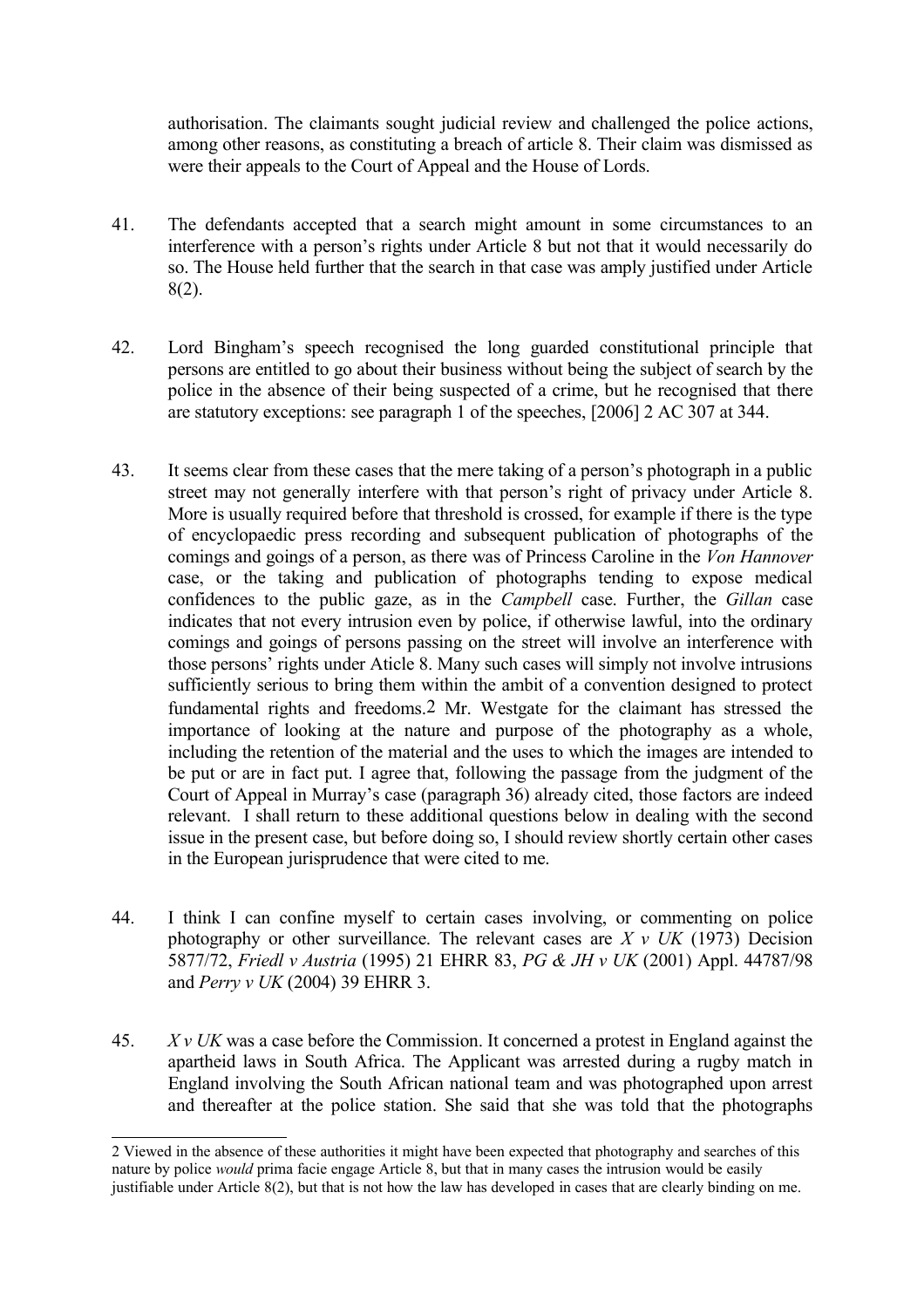would be kept in case she made trouble at future matches. The Commission's decision, declaring the claim inadmissible, stated as follows:

"The Commission has noted here the following elements in the case as it has been presented: first, that there was no invasion of the applicant's privacy in the sense that the authorities entered her home and took photographs of her there; secondly, that the photographs related to a public incident in which she was voluntarily taking part; and thirdly, that they were taken solely for the purpose of her future identification on similar public occasions and there is no suggestion that they have been made available to the general public or used for any other purpose. Bearing these factors in mind, the Commission finds that the taking and retention of the photographs of the applicant could not be considered to amount to an interference with her private life within the meaning of Article 8 (Art.8).

An examination by the Commission of the applicant's complaint as has been submitted shows that the taking of her photographs was part of and solely related to her voluntary public activities and does not therefore disclose any appearance of a violation of the rights and freedoms set out in the Convention and in particular in the two articles just considered."

46. That case was cited in *Friedl*. This was a case where there had been a demonstration involving a round-the-clock "sit in" of about 50 persons in an underground pedestrian passage in Vienna. The police took photographs, including a video cassette for use in the event of a prosecution. The applicant also claimed that he was photographed individually, his identity was checked and his particulars noted down. In declaring this claim inadmissible, the Commission stated:

> "49. In the present case, the Commission has noted the following elements: first, there was no intrusion into the "inner circle" of the applicant's private life in the sense that the authorities entered his home and took the photographs there; secondly, the photographs related to a public incident, namely a manifestation of several persons in a public place, in which the applicant was voluntarily taking part; and thirdly, they were solely taken for the purposes, on 17 February 1988, of recording the character of the manifestation and the actual situation at the place in question, *e.g.* the sanitary conditions, and, on 19 February 1988, of recording the conduct of the participants in the manifestation in view of ensuing investigation proceedings for offences against the Road Traffic Regulations.

> 50. In this context, the Commission attaches weight to the assurances given by the respondent Government according to which the individual persons on the photographs taken remained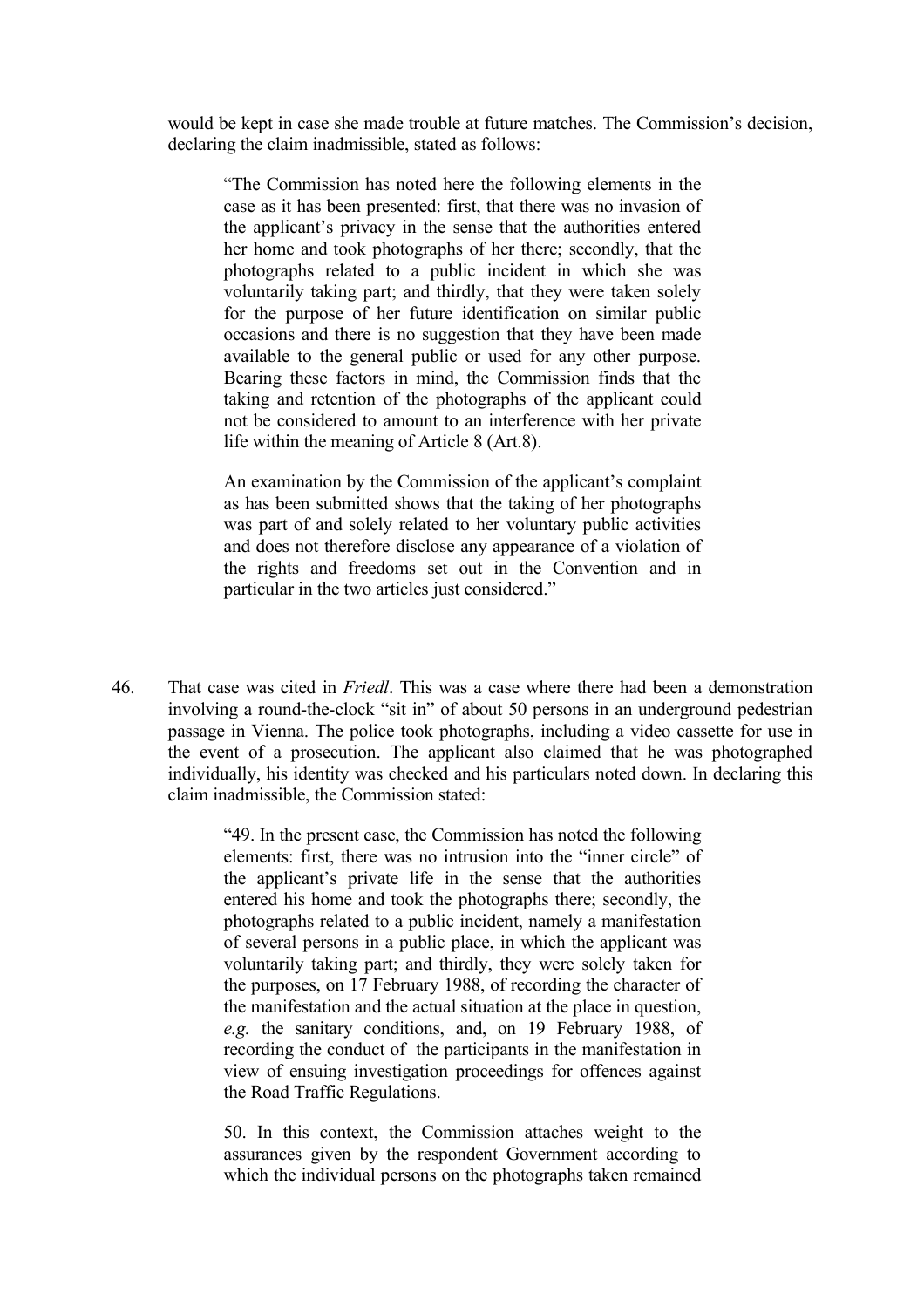anonymous in that no names were noted down, the personal data recorded and photographs taken were not entered into a data processing system, and no action was taken to identify the persons photographed on that occasion by means of data processing.

51. Bearing these factors in mind, the Commission finds that the taking of photographs of the applicant and their retention do not 89 amount to an interference with his right to respect for his private life within the meaning of Article 8(1) of the Convention<sup>"</sup>

47. In *PG & JH*, a case from the United Kingdom, a covert listening device was installed in police cells in which the applicants were being detained. Written authorisation was given by the Chief Constable in accordance with Home Office guidelines. The object was to obtain speech samples for comparison with earlier recordings relating the applicants to possible offences. The court held that there had been an interference with the applicants' rights under Article 8. The case is useful in the present context for the European Court's summary of earlier cases involving the taking of photographs. The judgment includes the following passages:

> "57. There are a number of elements relevant to a consideration of whether a person's private life is concerned by measures effected outside a person's home or private premises. Since there are occasions when people knowingly or intentionally involve themselves in activities which are or may be recorded or reported in a public manner, a person's reasonable expectations as to privacy may be a significant, although not necessarily conclusive, factor. A person who walks down the street will, inevitably, be visible to any member of the public who is also present. Monitoring by technological means of the same public scene (for example, a security guard viewing through closedcircuit television) is of a similar character. Private life considerations may arise, however, once any systematic or permanent record comes into existence of such material from the public domain. It is for this reason that files gathered by security services on a particular individual fall within the scope of Article 8, even where the information has not been gathered by any intrusive or covert method (see *Rotaru v. Romania* [GC], no*.* 28341/95, paragraphs 43-44, ECHR 2000-V). …

> 58. In the case of photographs, the Commission previously had regard, for the purpose of delimiting the scope of protection afforded by Article 8 against arbitrary interference by public authorities, to whether the taking of the photographs amounted to an intrusion into the individual's privacy, whether the photographs related to private matters or public incidents and whether the material obtained was envisaged for a limited use or was likely to be made available to the general public (see *Friedl,* cited above, opinion of the Commission, p. 21, paragraphs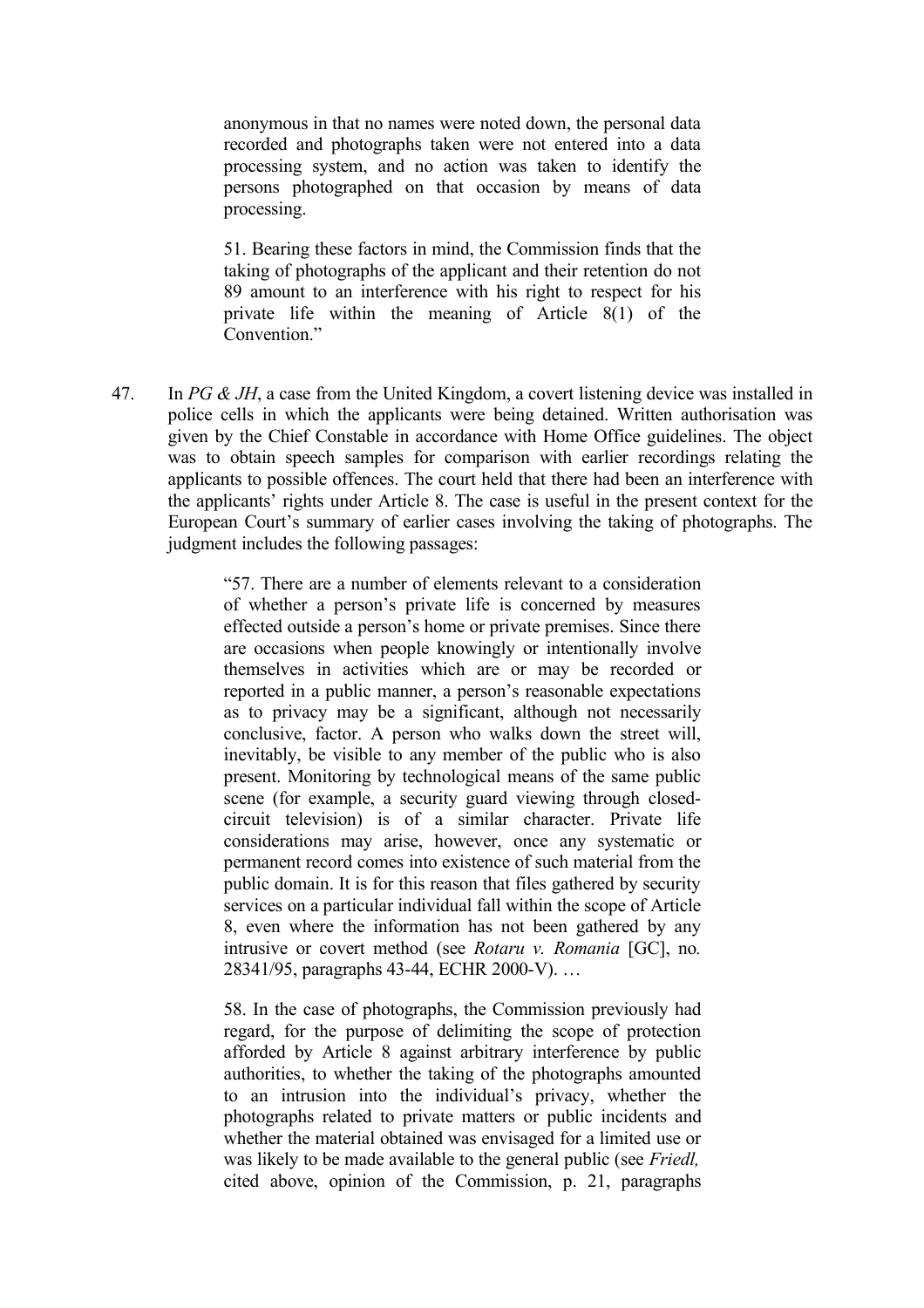49-52). Where photographs were taken of an applicant at a public demonstration in a public place and retained by the police in a file, the Commission found no interference with private life, giving weight to the fact that the photograph was taken and retained as a record of the demonstration and no action had been taken to identify the persons photographed on that occasion by means of data processing (ibid., para 51-52).

48. Finally, *Perry* involved the covert photography by video film of the applicant in the custody "suite" of a police station. He had been brought to the police station for the purpose of attending an identity parade. He had refused to participate. The court found that there was an interference with the applicant's Article 8 rights and stated as follows:

> "39. In the present case, the applicant was filmed on video in the custody suite of a police station. The Government argued that this could not be argued as a private place, and that as the cameras which were running for security purposes were visible to the applicant he must have realised that he was being filmed, with no reasonable expectation of privacy in the circumstances.

> 40. As stated above, the normal use of security cameras *per se* whether in the public street or on premises, such as shopping centres or police stations where they serve a legitimate and foreseeable purpose, do not raise issues under Art.8(1) of the Convention. Here, however, the police regulated the security camera so that it could take clear footage of the applicant in the custody suite and inserted it in a montage of film of other persons to show to witnesses for the purposes of seeing whether they identified the applicant as the perpetrator of the robberies under investigation. The video was also shown during the applicant's trial in a public courtroom. The question is whether this use of the camera and footage constituted a processing or use of personal data of a nature to constitute an interference with respect for private life.

> 41. The Court recalls that the applicant had been brought to the police station to attend an identity parade and that he had refused to participate. Whether or not he was aware of the security cameras running in the custody suite, there is no indication that the applicant had any expectation that the footage was being taken of him within the police station for use in a video identification procedure and, potentially, as evidence prejudicial to his defence at trial. This ploy adopted by the police went beyond the normal or expected use of this type of camera, as indeed is demonstrated by the fact that the police were required to obtain permission and an engineer had to adjust the camera. The permanent recording of the footage and its inclusion in a montage for further use may therefore be regarded as the processing or collecting of personal data about the applicant.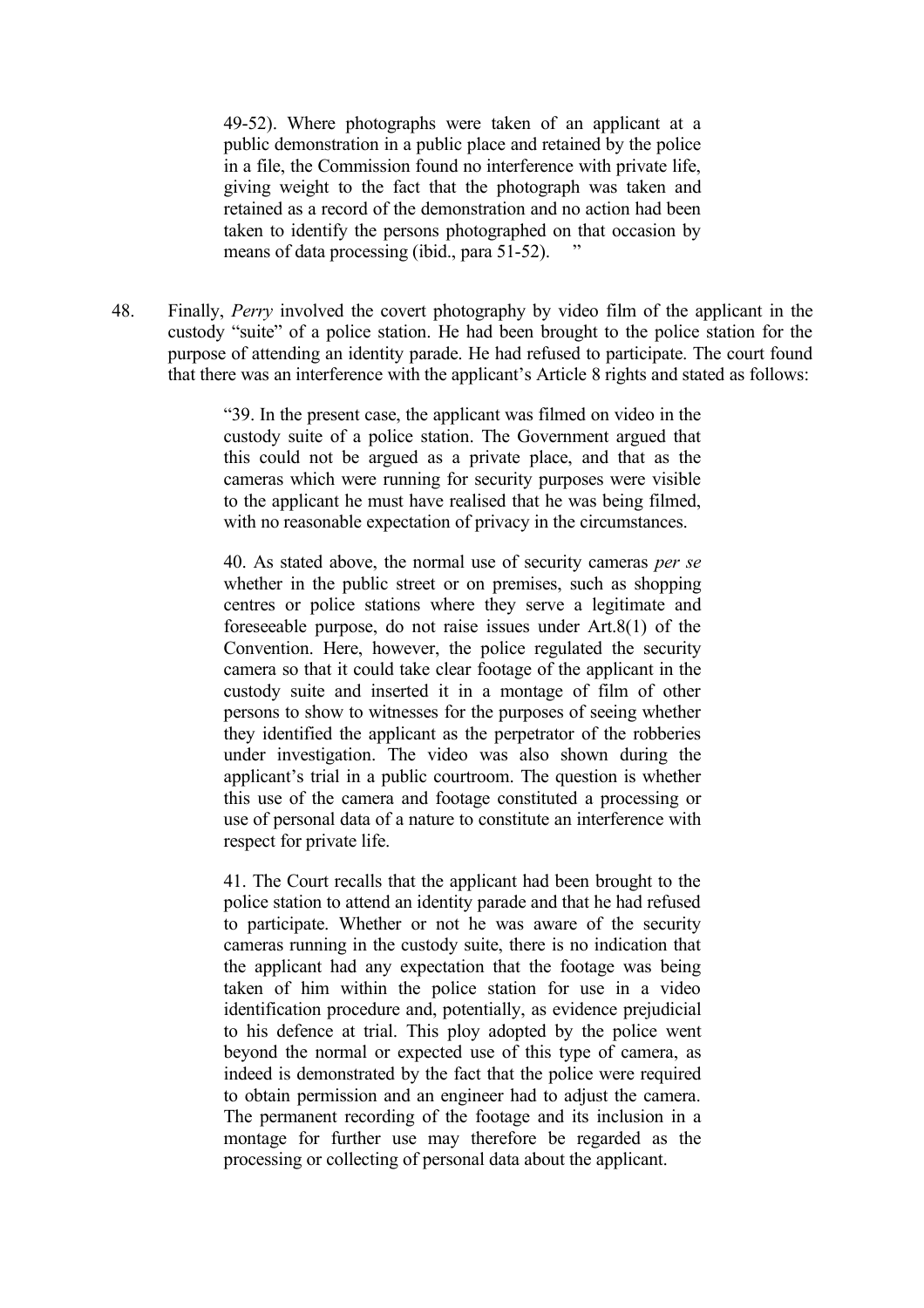42. The Government argued that the use of the footage was analogous to the use of photos in identification albums[,3](#page-16-0) in which circumstance the Commission had stated that no issue arose where they were used solely for the purpose of identifying offenders in criminal proceedings. However, the Commission emphasised in that case the photographs had not come into the possession of the police through any invasion of privacy, the photographs having been submitted voluntarily to the authorities in passport applications or having been taken by the police on the occasion of a previous arrest. The footage in question in the present case had not been obtained voluntarily or in circumstances where it could be reasonably anticipated that it would be recorded and used for identification purposes.

43. The Court considers therefore that the recording and use of the video footage of the applicant in this case discloses an interference with his right to respect for private life."

- 49. It is to be noted that, in these cases, the only one in which photography was held to constitute an infringement was *Perry*. In that case there had been a ploy used to circumvent the applicant's refusal to participate in an identification parade; the filming was covert and was later used publicly at the applicant's trial. It does not seem to me that any of the cases runs counter to the tenor of the English authorities, which in any event are binding on me, to the effect that I have already stated in paragraph 28 above.
- 50. In my judgment, therefore, the mere *taking* of the photographs in the present case did not engage the claimant's rights under Article 8. The next question, however, is whether they were engaged by the *retention* of the images in the circumstances of the present case. That is the second issue. I accept Mr. Westgate's submission that all the circumstances of the *taking* and *retention* of the images have to be considered in answering the Article 8(1) point.

#### **(E) Retention/Use of the Photographs**

- 51. There appear to be no English cases dealing with retention of photographic material by police and the question of the engagement of Article 8.
- 52. In *X v UK* it was found that there was no interference with Article 8 by the retention of the photographs in issue. The same is true of the retention of the materials in issue in *Friedl*.
- 53. The case of *Lupker v The Netherlands,* Commission Application 18395/91 was cited to

<span id="page-16-0"></span><sup>3</sup> Clearly a reference to Lupker v The Netherlands Comm. Appl. 18395/91 (infra)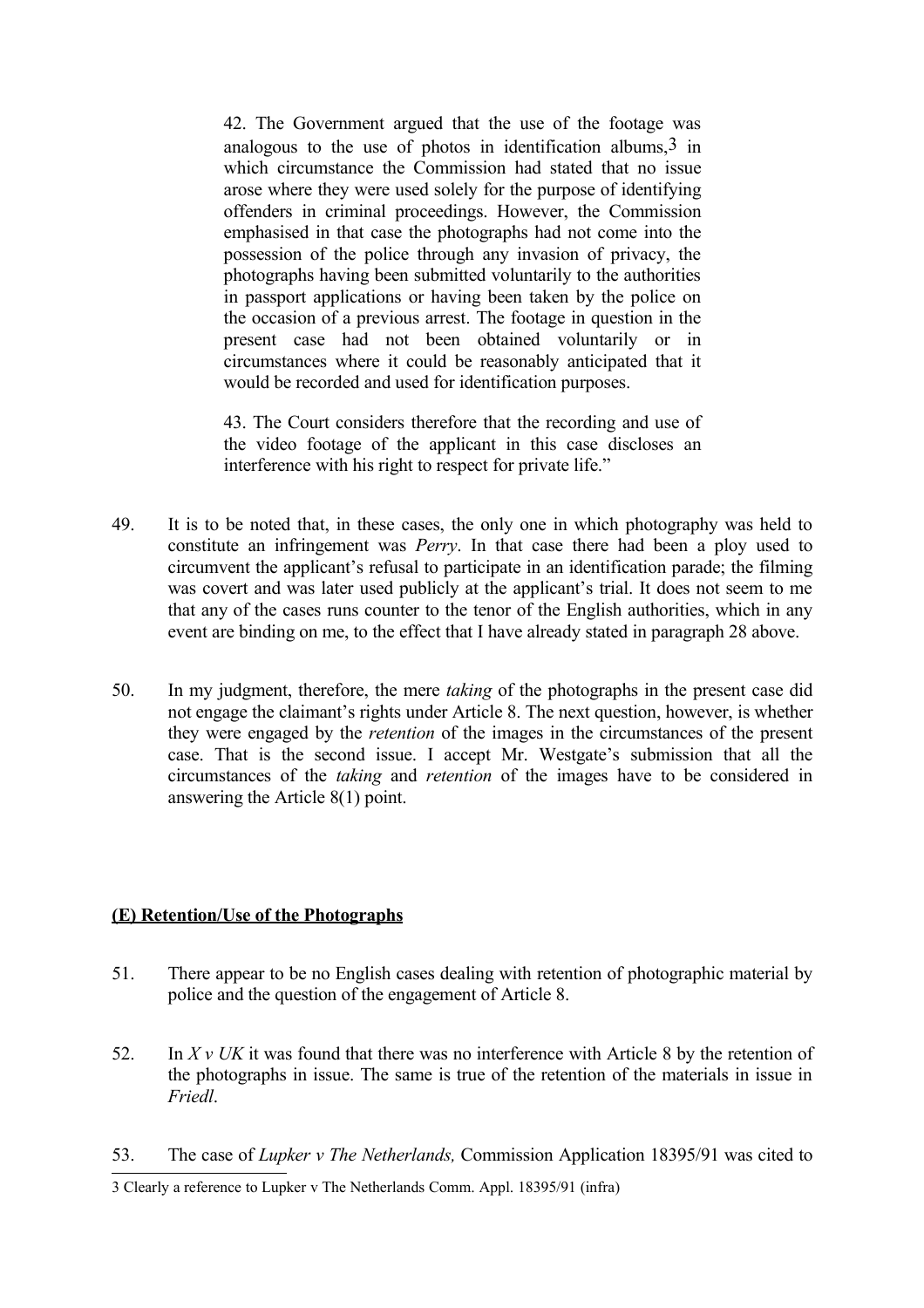me. There the police had compiled a book of photographs of persons who, it was thought, might have been involved in criminal offences during a protest against town planning policies at Nijmegen. They were used by the police to show to members of the public who might assist the investigation. The photographs came from various official sources including applications for passports and driving licences and in relation to earlier arrests. The Commission found that the use of the photographs in this manner did not infringe Article 8 as they had been lawfully obtained and were not used other than for the purpose of the criminal investigation and had not been made available to the general public or used in any other way.

- 54. It seems to me that *Lupker* supports a view that the use of lawfully obtained photographs by police for the purpose of investigations will not normally entail interference with Article 8, in the absence of publication elsewhere[.4](#page-17-0)
- 55. On the other hand the systematic collection and retention of secret police files recording information about subjects, even from public sources, over a period of years can infringe Article 8: see *Rotaru v Romania* Application No. 28341/95 and *Segersted-Wiberg v Sweden* (2007) 44 EHRR 2.
- 56. The closest related case in England is *R (S & Marper) v South Yorkshire Police* [2004] 1 WLR 2196. This case concerned the retention of DNA samples of persons arrested who were either subsequently acquitted or never charged at all.<sup>5</sup> Lord Steyn, with whom all but Baroness Hale agreed on this point, quoted with approval the following passage from the judgment of Mr Justice Leveson (as he then was) in the Divisional Court in that case to the following effect:

"19….A person can only be identified by fingerprint or DNA sample either by an expert or with the use of sophisticated equipment or both; in both cases, it is essential to have some sample with which to compare the retained data. Further, in the context of the storage of this type of information within records retained by the police, the material stored says nothing about the physical make-up, characteristics or life of the person to whom they belong."

Lord Steyn's conclusion (at paragraph 31 of the speeches) was as follows:

"31. Looking at the matter in the round I incline to the view that in respect of retained fingerprints and sample article 8(1) is not engaged. If I am wrong in this view, I would say any interference is very modest indeed."

<span id="page-17-0"></span><sup>4</sup> In my judgment, the case of *Doorson v the Netherlands* Application 202524/92 is to the same effect. Equally, photographs taken upon arrest of a subject and their retention do not infringe Article 8: see *Kinnunen v Finland,* Application 24950/94.

<span id="page-17-1"></span><sup>5</sup> I was told that a decision of this case before the Grand Chamber of the European Court of Human Rights is awaited.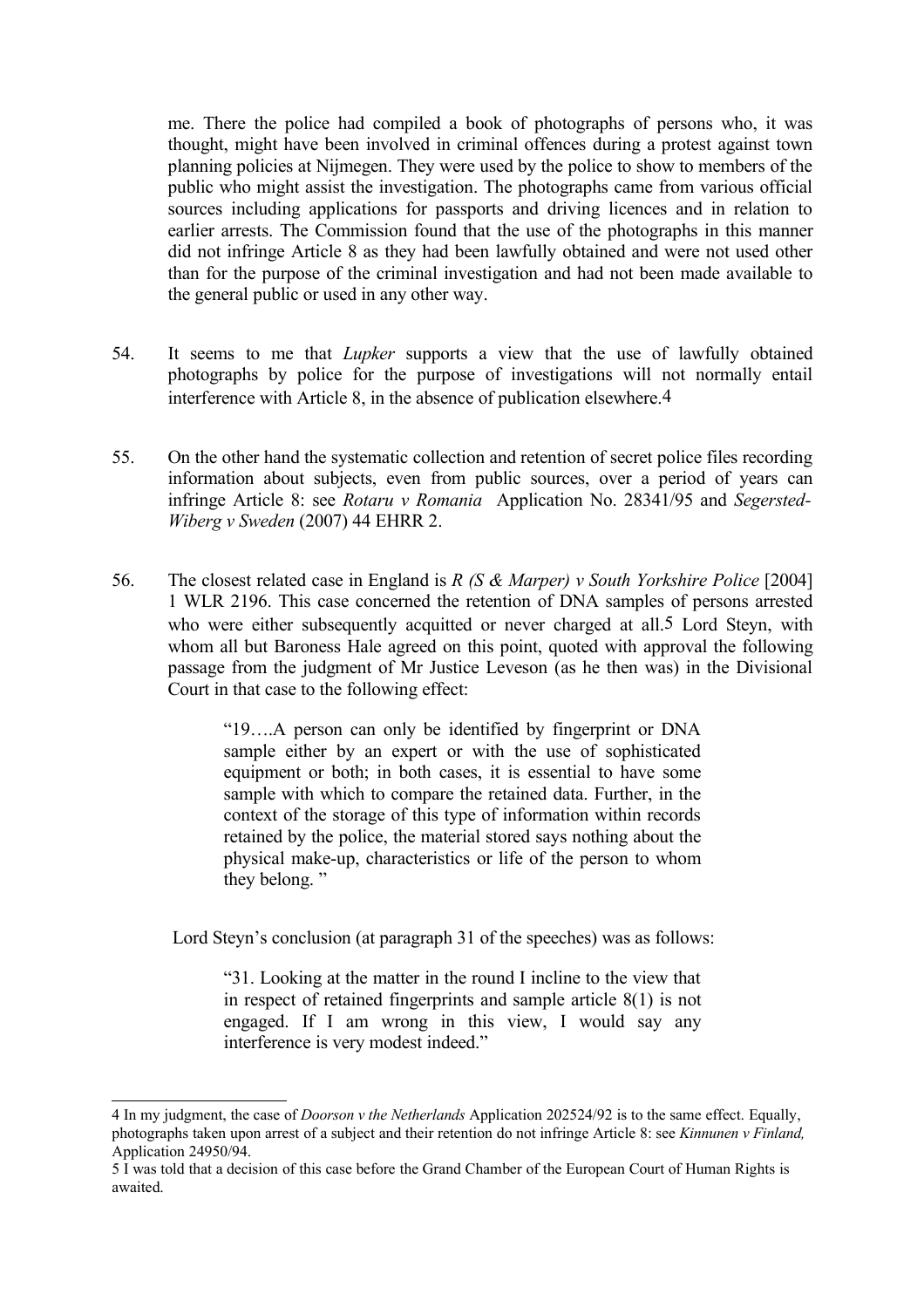57. As Baroness Hale said in her speech (at paragraph 71, p. 2218A) there can be little, if anything, more private to the individual than the knowledge of his genetic make-up. If, however, as the majority thought, the retention of such samples in that case could be no more than a "very modest" interference with Article 8(1), it is hard to see how the retention of these photographs, in the circumstances of this case, could be any interference at all.

## **(F) Conclusions on Article 8(1)**

- 58. It seems to me that the English courts at the highest level have adopted a very robust approach to questions of interference with rights under Article 8(1) in relation to the taking of photographs in public place[s6,](#page-18-0) and their subsequent retention, and in relation to the retention of intimate samples for proper police purposes in assisting in the detection of crime. Adopting the "reasonable expectation" of privacy test adopted with regard to *disclosure* of photographic material in *Campbell* and the views of the House of Lords concerning first, the stop and search powers in the *Gillan* case and, secondly, the retention of DNA samples in *S & Marper*, it is difficult to see how the taking and retention of the photographs in this case can be an interference with the claimant's rights under Article 8.
- 59. I think that, in this state of the authorities, there is force in Mr. Grodzinski's submission that, on the facts of this case, the Claimant could have little expectation of privacy generally in relation to his attendance at the AGM of Reed. He was attending as a media co-ordinator of a high-profile national pressure group. One of CAAT's members was actively and publicly canvassing those attending the meeting. Reed was a company which had been the victim of criminal activity in the conduct of its lawful business in the past. It would not have been surprising if press interest had led to photography of those attending, irrespective of police interest. The Claimant was photographed in a public street, in circumstances in which police presence could not have been unexpected by the Claimant or by anyone else. The images were to be retained, without general disclosure, for very limited purposes. The retention of the images was not part of the compilation of a general dossier of information concerning the Claimant of the type that has been held in the past to constitute an interference with Article 8 rights.
- 60. In all these circumstances, it seems to me that, on the present authorities, there was no interference with the Claimant's rights under Article 8(1) by the taking and retention of these photographs.
- 61. If I am wrong about this, was any interference justified in terms of Article 8(2) of the Convention? I now turn to that issue which has been fully argued before me.

## **(G) If there was an interference with rights under Article 8, was it "justified"**

<span id="page-18-0"></span><sup>6</sup> I note, of course, the comment in the Court of Appeal's judgment in *Murray v Big Pictures (UK) Ltd.* that, "We do not share the predisposition identified by the judge that routine acts such as a visit to a shop or a ride on a bus should not attract any reasonable expectation of privacy. All depends on the circumstances". (see paragraph 56)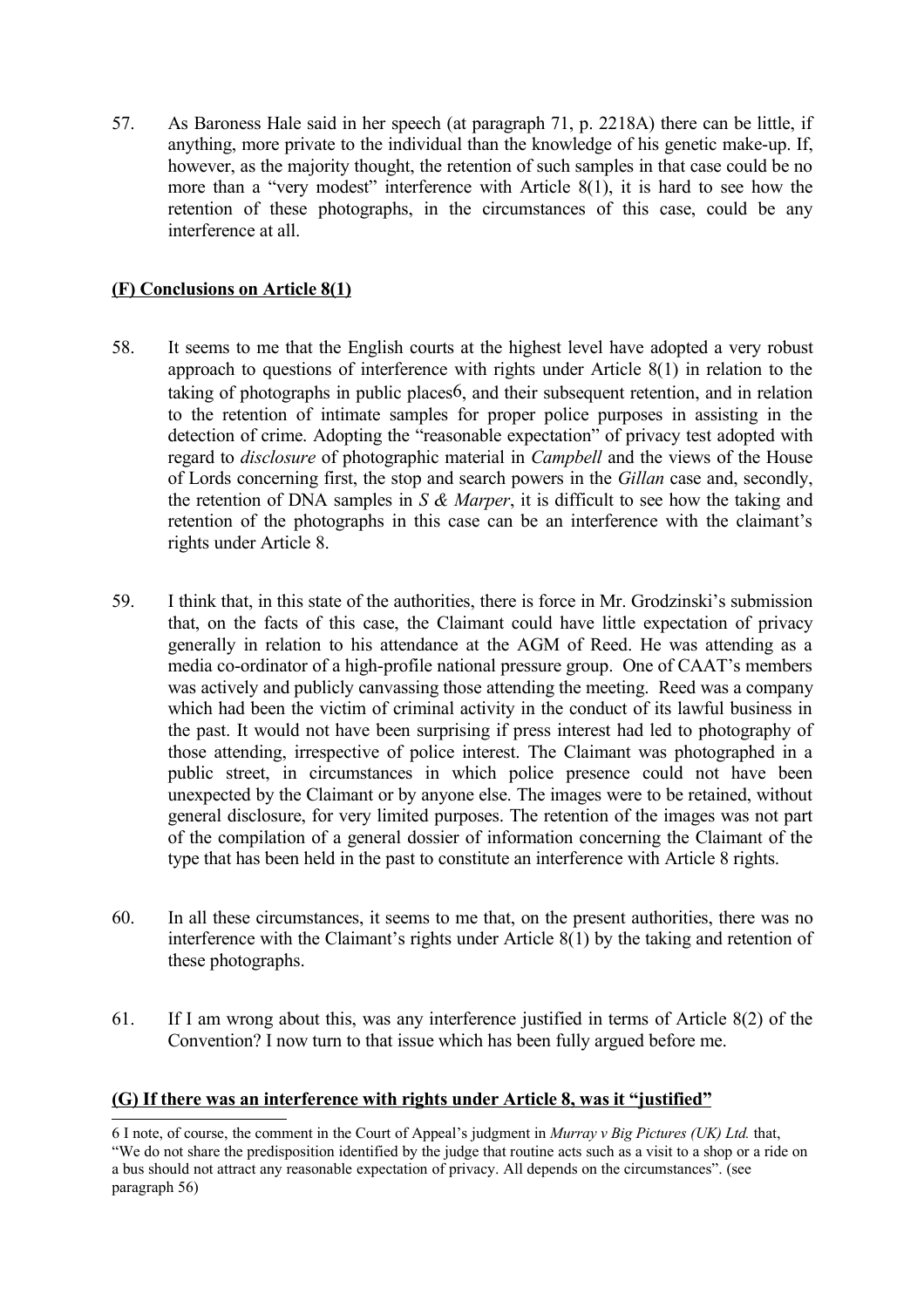62. I have set out Article 8(2) above. On this hypothesis, it is necessary to ask first whether the interference was "in accordance with the law".

#### **(a) "in accordance with the law"**

- 63. The Defendant relies upon the lawfulness of his officers' conduct under the common law, controlled by the public law principles against arbitrary exercise of any police powers. The Claimant submits that the mere lawfulness of the conduct does not define with sufficient precision, clarity and accessibility (for the purposes of Article 8(2)) the circumstances in which any common law right can be exercised by police officers.
- 64. In his written argument, Mr. Grodzinski invoked the power of the police to take and retain photographs pursuant to the Defendant's powers to detect and prevent crime. To this end, he cited the judgment of Lord Parker CJ in *Rice v Connolly* [1966] 2 QB 414 at p. 418:

"It is also in my judgment that it is part of the obligations and duties of a police constable to take all steps which appear to him to necessary for keeping the peace, for preventing crime or protecting property from criminal injury. There is no exhaustive definition of the powers and obligations of the police, but they are at least those, and they would further include the duty to detect crime and to bring an offender to justice."

- 65. In oral argument, however, in reliance on the decision of the European Court in *Murray v UK* (1994) 19 EHRR 193, Mr. Grodzinski went further and submitted that that case recognised that the fact that the act complained of was not tortious or otherwise contrary to law was a sufficient basis for saying that it was "in accordance with the law". In my judgment, that submission is indeed borne out by that case on its own facts.<sup>7</sup>
- 66. In *Murray's* case the first applicant was arrested and detained under the Northern Ireland (Emergency Provisions) Act 1978. She was suspected of collecting money for the purchase of arms for the Irish Republican Army. At an Army screening centre she refused to answer questions, was photographed without her knowledge and consent and the photographs were kept on record along with personal details about her, her family and her home. She was later released without charge. In a short passage the European Court endorsed the findings of the trial judge and of the Court of Appeal in Northern Ireland as follows:

"The taking and, by implication, also the retention of a photograph of the first applicant without her consent had no statutory basis but, as explained by the trial court judge and the Court of Appeal, were lawful under common law.

<span id="page-19-0"></span><sup>7</sup> It is perhaps strange that a finding that the conduct in issue was not unlawful of itself provided a sufficient basis on its own for holding that that conduct was "in accordance with the law" for the purposes of Article 8, but that does seem to be the effect of the decision in *Murray*.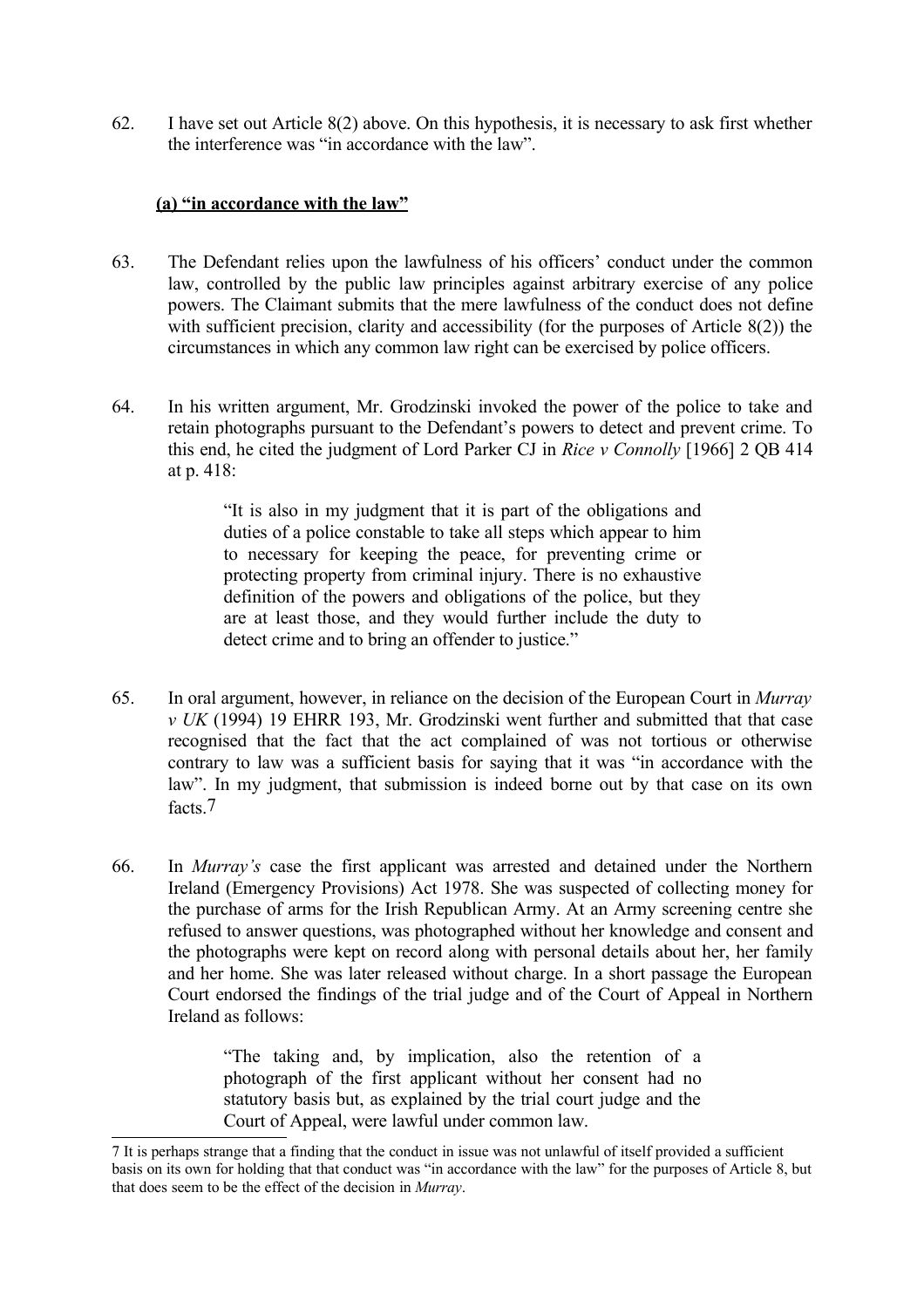The impugned measures thus had a basis in domestic law. The Court discerns no reason, on the material before it, for not concluding that each of the various measures was "in accordance with the law", within the meaning of Article 8(2)."

 The Court referred to the Northern Irish courts' findings on this question as set out in paragraphs 26, 30 and 39-40 of its judgment.

67. First, the Court referred to the statement of Murray J's view that "…merely taking the photograph of a person against their will, without physically interfering with or defaming the person was not tortious". In its judgment, quoted by the European Court, the Court of Appeal said,

> "The taking of the photograph involved nothing in the nature of a physical assault. Whether such an act would constitute an invasion of privacy so as to be actionable in the United States is irrelevant, because the [first applicant] can only recover damages if it amounts to a tort falling within one of the recognised branches of the law on the topic. According to the common law there is no remedy if someone takes a photograph of another against his will."

68. At paragraph 40 of its judgment recorded in its statement of the relevant domestic law the following:

> "In the general law of Northern Ireland, as in English law, it is lawful to take a photograph of a person without his or her consent, provided no force is used and the photograph is not exploited in such a way as to defame the person concerned.

> *The common law rule entitling the Army to take a photograph equally provides the legal basis for its retention."* (Emphasis added)

69. Mr Westgate submitted that the decision in *Murray* was "wrong["8.](#page-20-0) He was prepared to accept that *Rice v Connolly* might provide the outline of a legal basis for what was done here and prevents the conduct in issue from being actionable in tort, but it does not address the recognised requirements of accessibility, certainty and precision now recognised in European jurisprudence. In answer, Mr. Grodzinski submitted that the decision in *Murray* was that of the Full Court and post-dated *Malone,* (1985) 7 EHRR 14 *Silver v UK* (1983) 5 EHRR 347 and *Sunday Times v UK* (1980) 2 EHRR 245 in which the principles of precision, certainty and accessibility were fully considered; it was inconceivable, it was submitted, that the Court would not have had those principles well in mind.

<span id="page-20-0"></span><sup>8</sup> Mr. Westgate has observed sine a draft of this judgment was supplied that he did not simply submit that the decision in Murray was wrong and that the Court should decline to follow it. However, my note of submissions indicates that the argument was as summarised in this paragraph and that Mr. Westgate did submit that "Murray is wrong".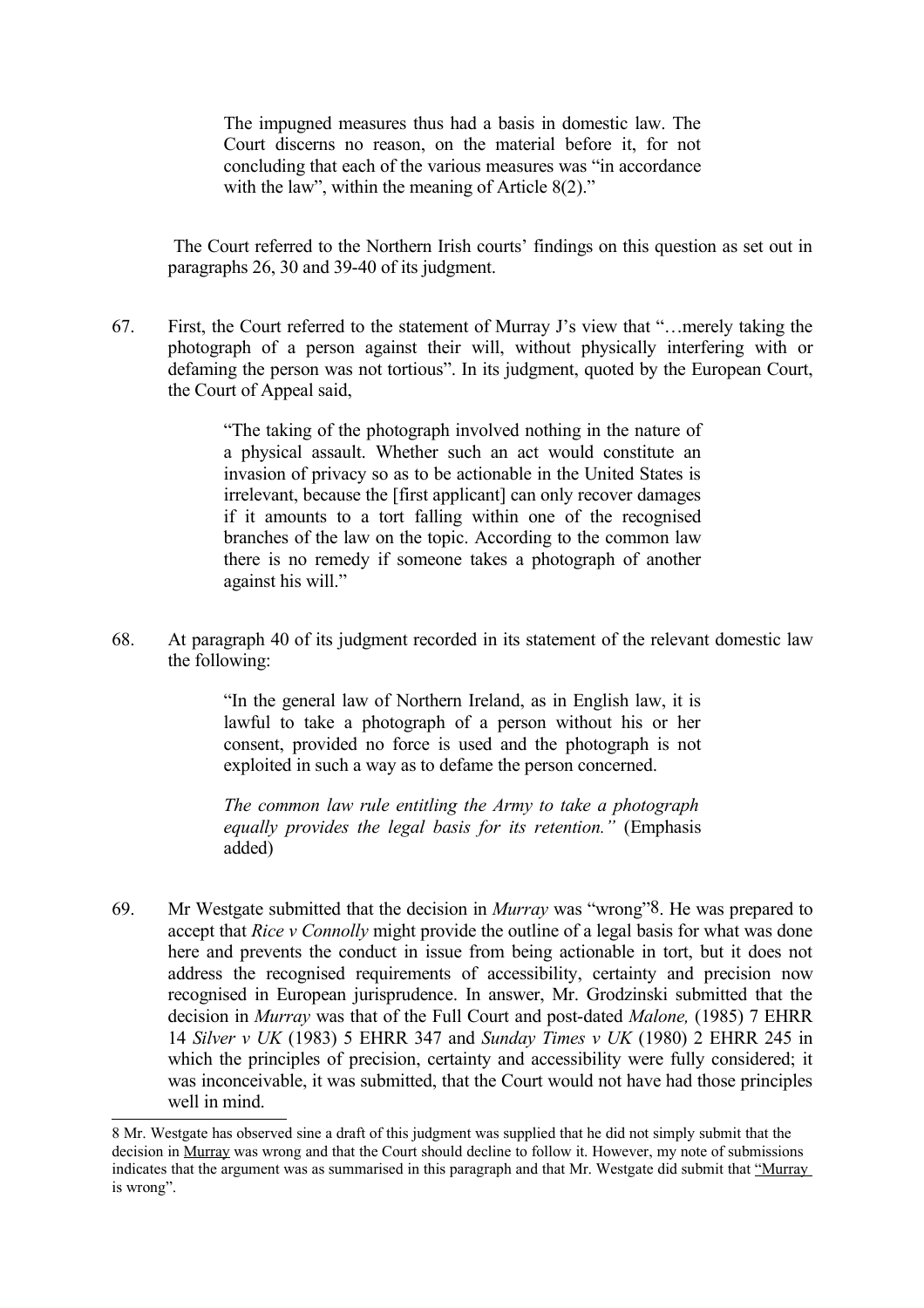- 70. I recognise that the European Court in *Malone* stated (at paragraph 68 of its judgment, 7 EHRR at p. 41) that the degree of precision required of the law will depend on the subject matter and, on any footing, any interference with the Claimant's rights under Article 8 must, in any view, be no more than modest. In the circumstances, it appears that the common law power relied upon by the defendant must, in the circumstances of this case, be sufficiently in accordance with the law to satisfy Article 8(2). Further, as the Defendant rightly submits, the exercise of that power is subject to public law control reaching over and above the inherent "lawfulness" of the actions. In addition, I cannot accept that it is my place simply to dismiss the decision of the Full Court in *Murray* as "wrong", as Mr. Westgate would have me do. That would do quite inadequate respect for the decisions of that court, the ultimate arbiter of these matters, in a case in close proximity of subject matter to the present one.
- 71. The Defendant further argues that the taking and retention of the photographs are subject to the controls imposed by the Data Protection Act 1998. The Claimant contends that the Act does not cover the taking of the photographs; it is not sufficiently precise for the purposes of Article 8; its safeguards are subject to certain exceptions, in particular in relation to the prevention or detection of crime (see e.g. s.29 of the Act); and, in any event, in this case the Defendant has committed breaches of the Act's requirements.
- 72. In my view, the 1998 does provide control over the collection and retention of the images in the present case. By section 1 of the Act the "processing" of data includes obtaining it. Thereafter, the Act does contain controls in respect of retained data. Even with the exceptions provided for in Section 29 of the Act, the statute does provide significant protection for an individual whose data are held by police forces. Further, it is to be noted that the Act is this country's implementation of Directive 95/46/EC on the protection of individuals with regard to the processing of personal data. The Directive recognises the rights of individuals under Article 8 of the Convention (see recital 10) and article 1 of the Directive itself directs Member States to protect rights to privacy. It is not suggested that the 1998 Act is incompatible with the Directive or fails properly to implement it. In my judgment, moreover, it is nothing to the present point that, in any given case, there have been breaches of the Act. That does not negate the existence of the controls and, of course, the Act provides remedies for breaches of its provisions. I consider that the 1998 Act does provide very significant controls on the taking and retention of data by the police so as to reinforce the necessary legal basis required by Article 8 of the Convention.
- 73. The next question, on the hypothesis that Article 8 has been engaged in this case, is whether the police actions in this case were "necessary in a democratic society...for the prevention of disorder or crime…". In short were the actions of the police "proportionate". I turn now to that question.

# **(b) "…necessary in a democratic society…" etc.**

74. I can take this matter shortly. It seems quite clear to me that, if there was an interference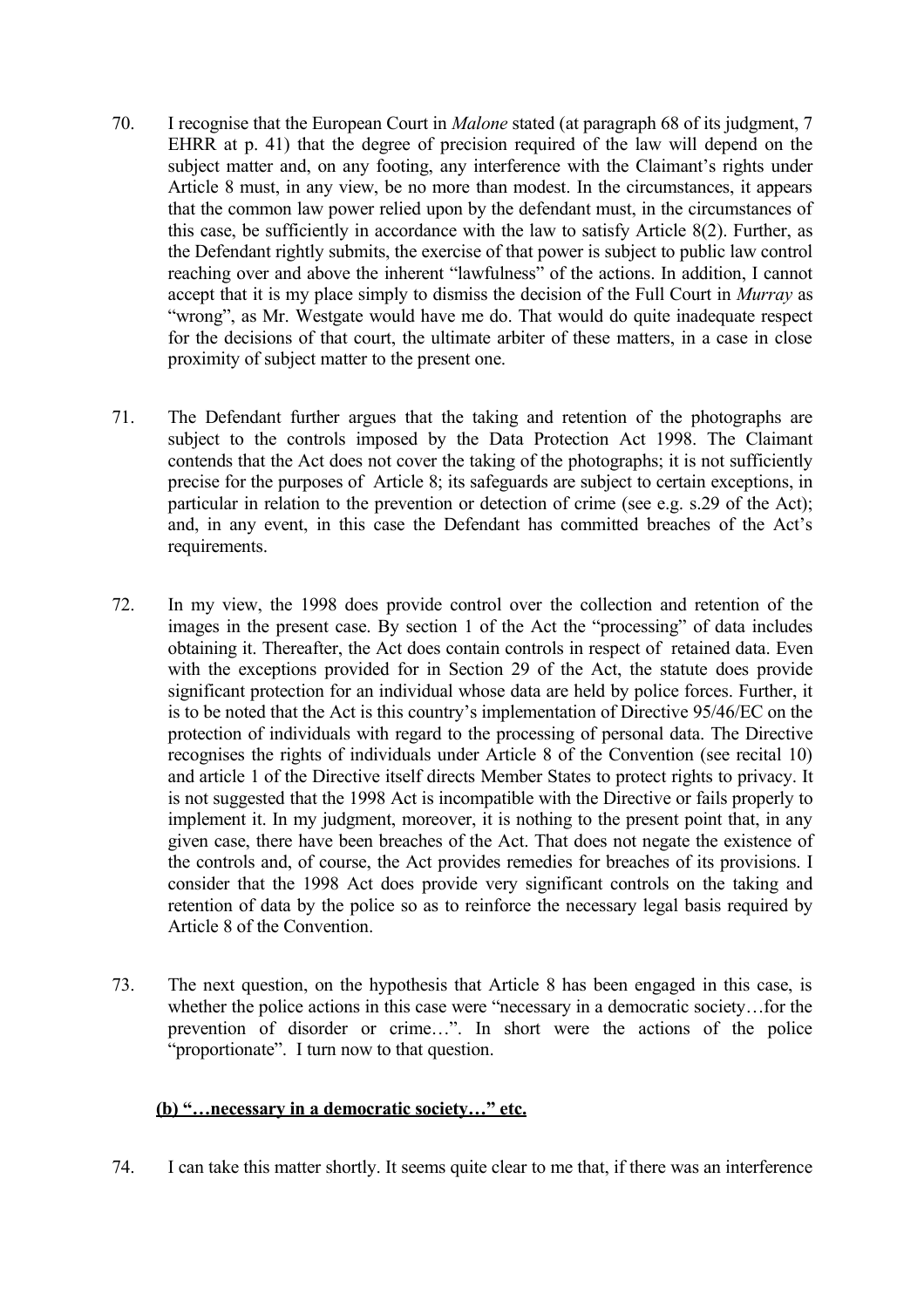with the Claimant's rights under Article 8, it was entirely proportionate. The police have common law powers and duties to prevent and to investigate crime. Here was a meeting at which genuine fears had arisen as to potential criminal activity. Two of those attending had been ejected; the precise circumstances were not known. The Claimant was seen associating with one of those who had been removed from the meeting. There were also fears of criminal disruption at DSEi in September 2005. To my mind, it was entirely reasonable and proportionate for the police to photograph persons who, as it might turn out, had been engaged or might be likely to engage in criminal disorder. I note in this context, the speech of Lord Steyn in *S & Marper* at paragraph 1:

"My Lords, it is of paramount importance that law enforcement agencies should take full advantage of the available techniques of modern technology and forensic science. Such real evidence has the inestimable value of cogency and objectivity. It is in large measure not affected by the subjective defects of other testimony. It enables the guilty to be detected and the innocent to be rapidly eliminated from inquiries. Thus in the 1990s closed circuit television ("CCTV") became a crime-prevention strategy extensively adopted in British cities and towns. The images recorded facilitate the detection of crime and prosecution of offenders. Making due allowance for the possibility of threats to civil liberties, this phenomenon has had beneficial effects."

75. In such circumstances, it is not, in my judgment, for the courts to second-guess the operational decisions of the police in the exercise of their accepted powers and duties.

## **(H) Conclusions on Article 8(2)**

76. In this case, if there was an interference with the Claimant's rights under Article 8(1) it was in accordance with the law and proportionate for the purposes of Article 8(2) of the Convention.

## **(I) Articles 10 and 11**

- 77. Under this head the Claimant complains of interference with his rights to freedom of expression and of assembly.
- 78. It is clear that there was no interference with either of these rights so far as they were to be exercised at the AGM itself. It is not suggested that the Claimant was in any way restricted in his attendance at the meeting or in his participation at it. The activities complained of relate solely to events after the meeting. The Claimant alleges that the police conduct had an intimidating effect on him which tended to inhibit his willingness to exercise such rights in the future. I note the citation in Mr. Westgate's skeleton argument of a passage from the speech of Lord Nicholls of Birkenhead in *R (Prolife Alliance*) *v BBC* [2004] 1 AC 185, at paragraph 6 of the speeches: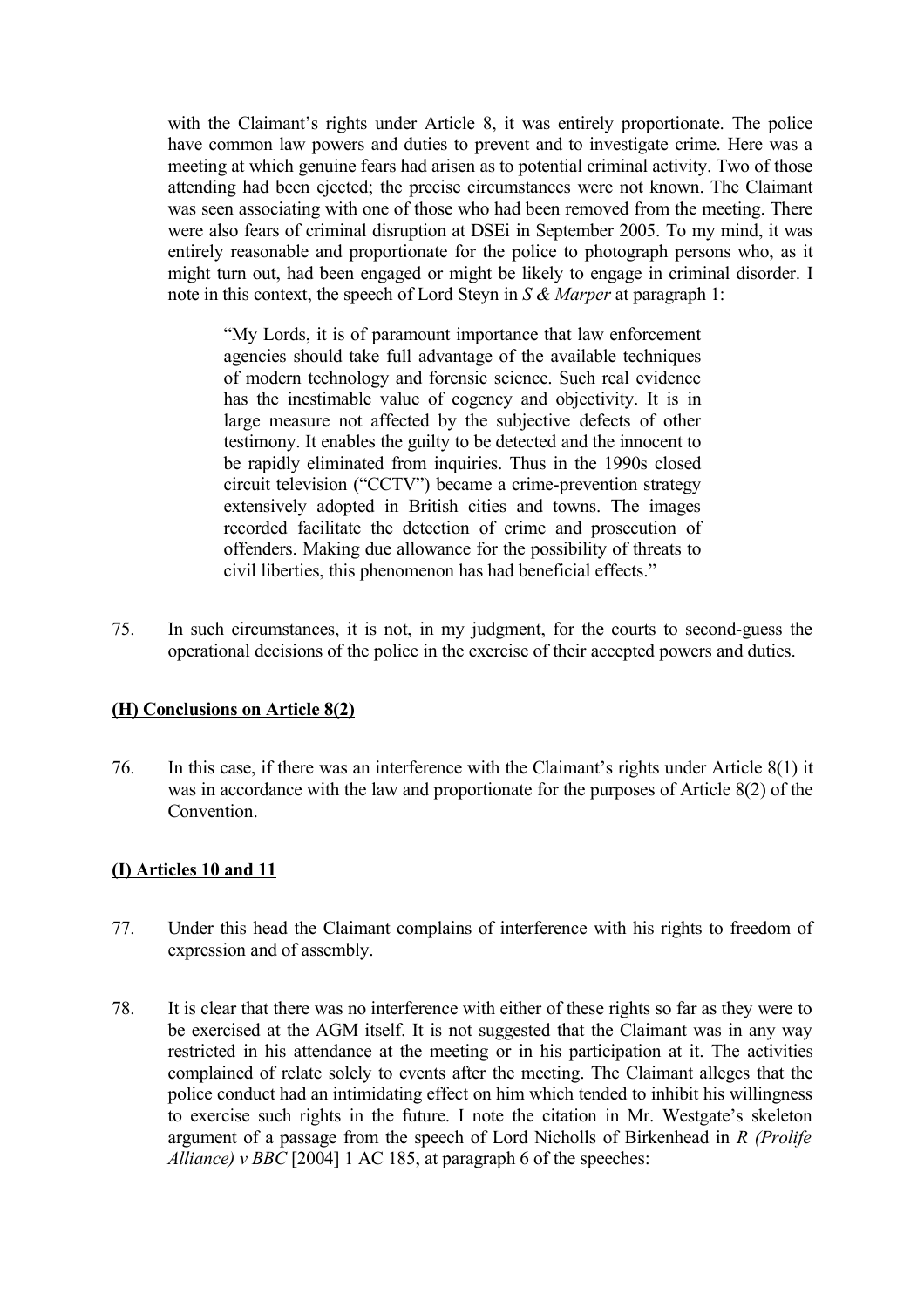"Freedom of political speech is a freedom of the very highest importance in any country which lays a claim to being a democracy. Restrictions on this freedom need to be examined rigorously by all concerned, not least the courts."

- 79. Even in the face of such rigorous scrutiny, however, I cannot accept that the actions of the police here amounted to an interference with either of these Convention rights. As already mentioned in another context, the provisions of the Convention are not designed for the protection of the unduly sensitive. Lord Bingham did not consider that the powers of search in issue in *Gillan*, if properly exercised, would infringe rights of freedom of expression and assembly: see paragraph 30 of the speeches. The exercise of the proper common law power to take and retain photographs in this case could not in my judgment sensibly be said to restrict the Claimant's rights under either of these Articles. The same is true of the police officers' limited attempts to find out the Claimant's identity. They correctly told the Claimant that he did not have to supply those details and that he was free to leave at any time. The officers were clearly indicating their recognition of the limits upon their powers. The lawful and limited exercise of such powers should not amount to an interference with the Convention rights here in issue.
- 80. In any event, for much the same reasons and for those already set out above in relation to article 8, I am quite satisfied that, in the present circumstances, the actions of the police were sufficiently justified under Articles 10(2) and 11(2).

## **(J) Article 14 (Prohibition of Discrimination)**

81. Article 14 provides:

"The enjoyment of the rights and freedoms set forth in this Convention shall be secured without discrimination on any ground such as sex, race, colour, language, religion, political or other opinion, national or social origin, association with a national minority, property, birth or other status."

- 82. For the reasons already given, I have held that the facts of the present case do not fall within the ambit of any relevant substantive convention right. Therefore, as appears from the opening words of Article 14, and as is well known, that article cannot be engaged either.
- 83. The Claimant alleges that he was discriminated against in comparison with other persons who were present on this occasion and others attending the AGM. However, the reasons why the police took the photographs and acted as they did were not relevant to those others. The police actions were not taken because of the Claimant's political beliefs or because of his attendance at the meeting to exercise freedom of speech or his rights of assembly; they were taken for the reasons already identified which did not apply to those attending the meeting generally.